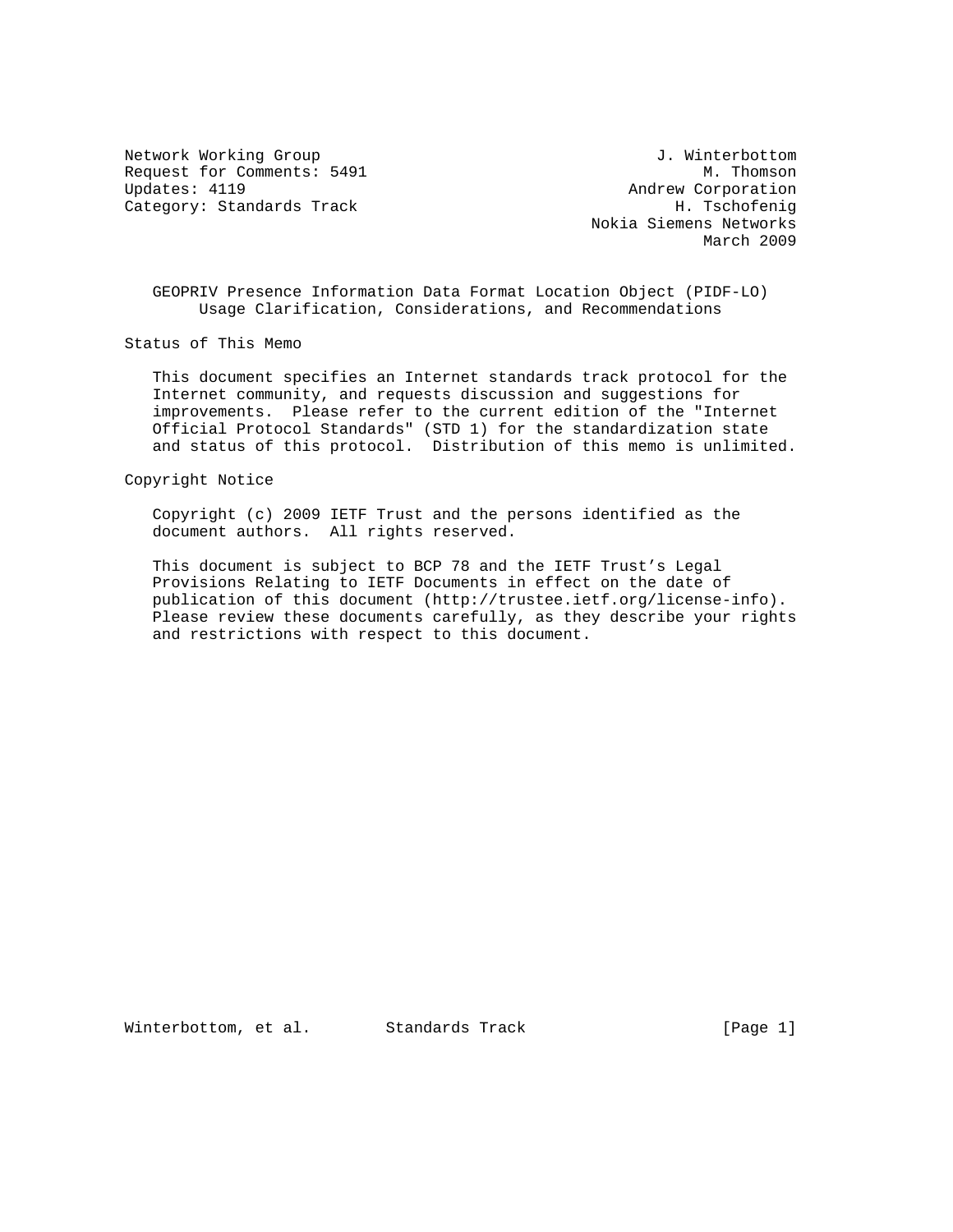# Abstract

 The Presence Information Data Format Location Object (PIDF-LO) specification provides a flexible and versatile means to represent location information. There are, however, circumstances that arise when information needs to be constrained in how it is represented. In these circumstances, the range of options that need to be implemented are reduced. There is growing interest in being able to use location information contained in a PIDF-LO for routing applications. To allow successful interoperability between applications, location information needs to be normative and more tightly constrained than is currently specified in RFC 4119 (PIDF- LO). This document makes recommendations on how to constrain, represent, and interpret locations in a PIDF-LO. It further recommends a subset of Geography Markup Language (GML) 3.1.1 that is mandatory to implement by applications involved in location-based routing.

# Table of Contents

| 3.2. Civic and Geospatial Location Information 7              |
|---------------------------------------------------------------|
| 3.3. Manual/Automatic Configuration of Location Information 8 |
| 3.4. Multiple Location Objects in a Single PIDF-LO            |
|                                                               |
|                                                               |
|                                                               |
|                                                               |
|                                                               |
|                                                               |
|                                                               |
|                                                               |
| 525                                                           |
|                                                               |
|                                                               |
|                                                               |
|                                                               |
| 7.                                                            |
|                                                               |
|                                                               |
|                                                               |
|                                                               |

Winterbottom, et al. Standards Track [Page 2]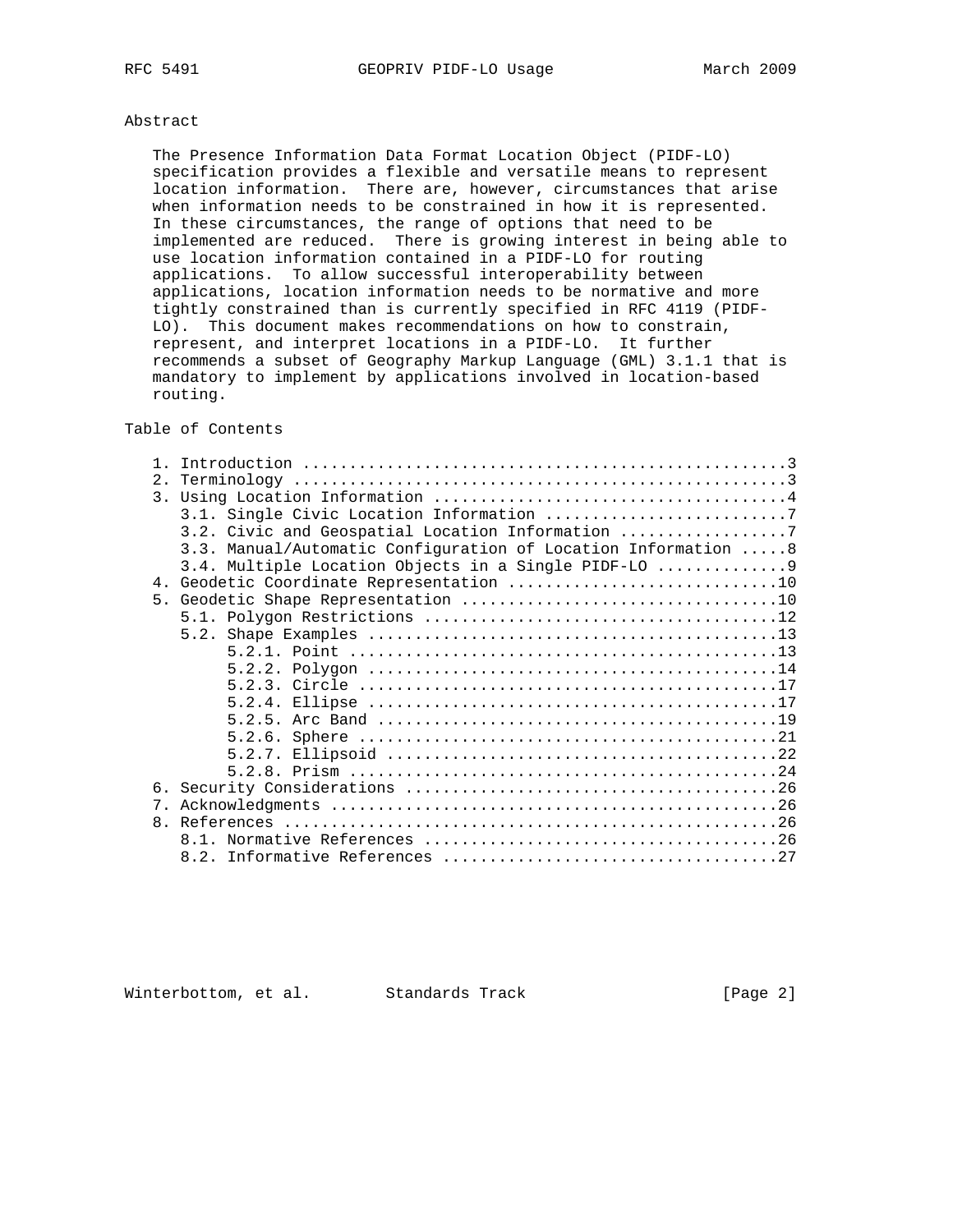### 1. Introduction

 The Presence Information Data Format Location Object (PIDF-LO) [RFC4119] is the recommended way of encoding location information and associated privacy policies. Location information in a PIDF-LO may be described in a geospatial manner based on a subset of Geography Markup Language (GML) 3.1.1 [OGC-GML3.1.1] or as civic location information [RFC5139]. A GML profile for expressing geodetic shapes in a PIDF-LO is described in [GeoShape]. Uses for the PIDF-LO are envisioned in the context of numerous location-based applications. This document makes recommendations for formats and conventions to make interoperability less problematic.

 The PIDF-LO provides a general presence format for representing location information, and permits specification of location information relating to a whole range of aspects of a Target. The general presence data model is described in [RFC4479] and caters to a presence document to describe different aspects of the reachability of a presentity. Continuing this approach, a presence document may contain several GEOPRIV objects that specify different locations and aspects of reachability relating to a presentity. This degree of flexibility is important, and recommendations in this document make no attempt to forbid the usage of a PIDF-LO in this manner. This document provides a specific set of guidelines for building presence documents when it is important to unambiguously convey exactly one location.

# 2. Terminology

 The key words "MUST", "MUST NOT", "REQUIRED", "SHALL", "SHALL NOT", "SHOULD", "SHOULD NOT", "RECOMMENDED", "MAY", and "OPTIONAL" in this document are to be interpreted as described in [RFC2119].

The definition for "Target" is taken from [RFC3693].

 In this document a "discrete location" is defined as a place, point, area, or volume in which a Target can be found.

 The term "compound location" is used to describe location information represented by a composite of both civic and geodetic information. An example of compound location might be a geodetic polygon describing the perimeter of a building and a civic element representing the floor in the building.

 The term "method" in this document refers to the mechanism used to determine the location of a Target. This may be something employed by a location information server (LIS), or by the Target itself. It

Winterbottom, et al. Standards Track [Page 3]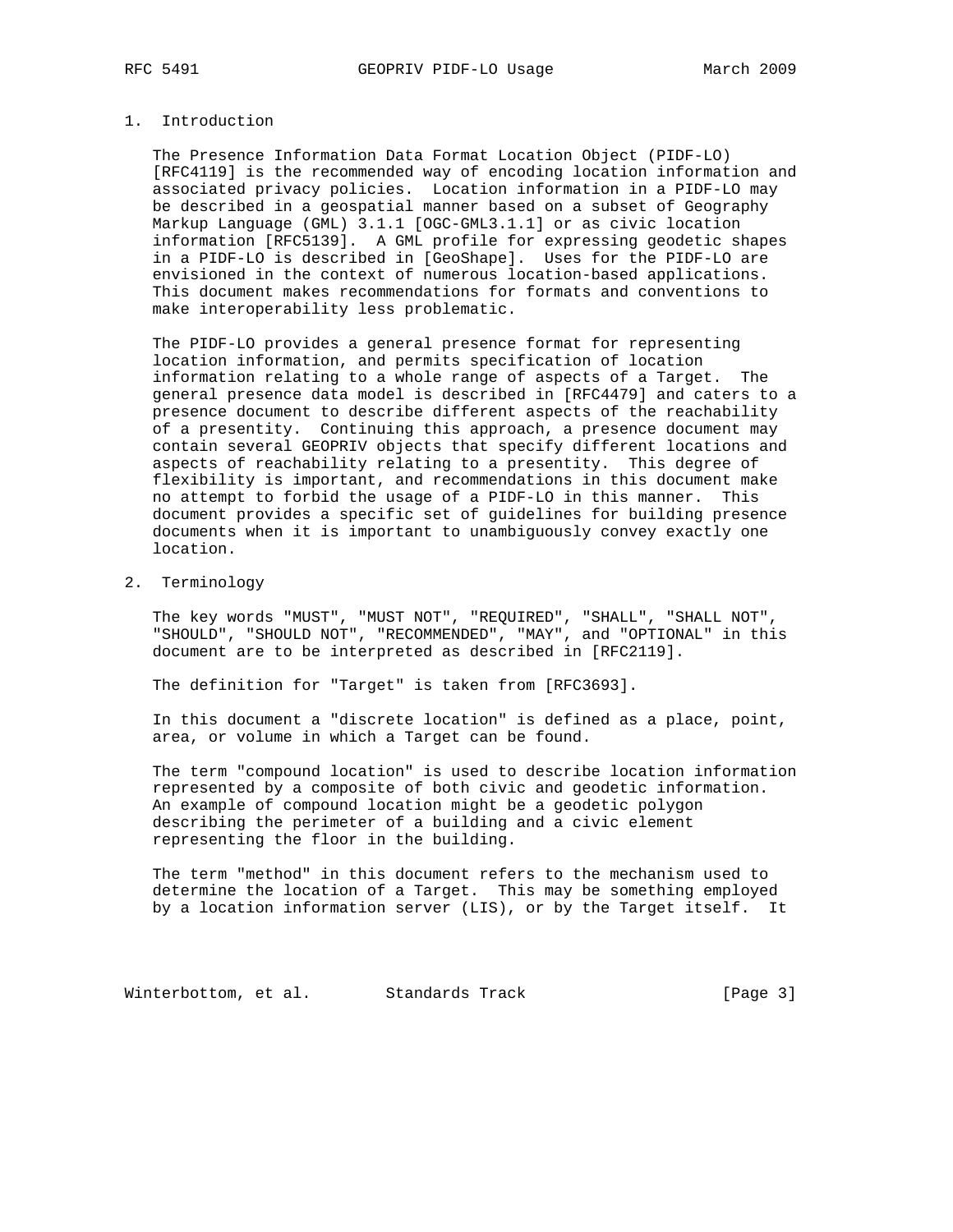specifically does not refer to the location configuration protocol (LCP) used to deliver location information either to the Target or the Recipient.

 The term "source" is used to refer to the LIS, node, or device from which a Recipient (Target or Third-Party) obtains location information.

3. Using Location Information

 The PIDF format provides for an unbounded number of <tuple>, <device>, and <person> elements. Each of these elements contains a single <status> element that may contain more than one <geopriv> element as a child. Each <geopriv> element must contain at least the following two child elements: <location-info> element and <usage rules> element. One or more elements containing location information are contained inside a <location-info> element.

 Hence, a single PIDF document may contain an arbitrary number of location objects, some or all of which may be contradictory or complementary. Graphically, the structure of a PIDF-LO document can be depicted as shown in Figure 1.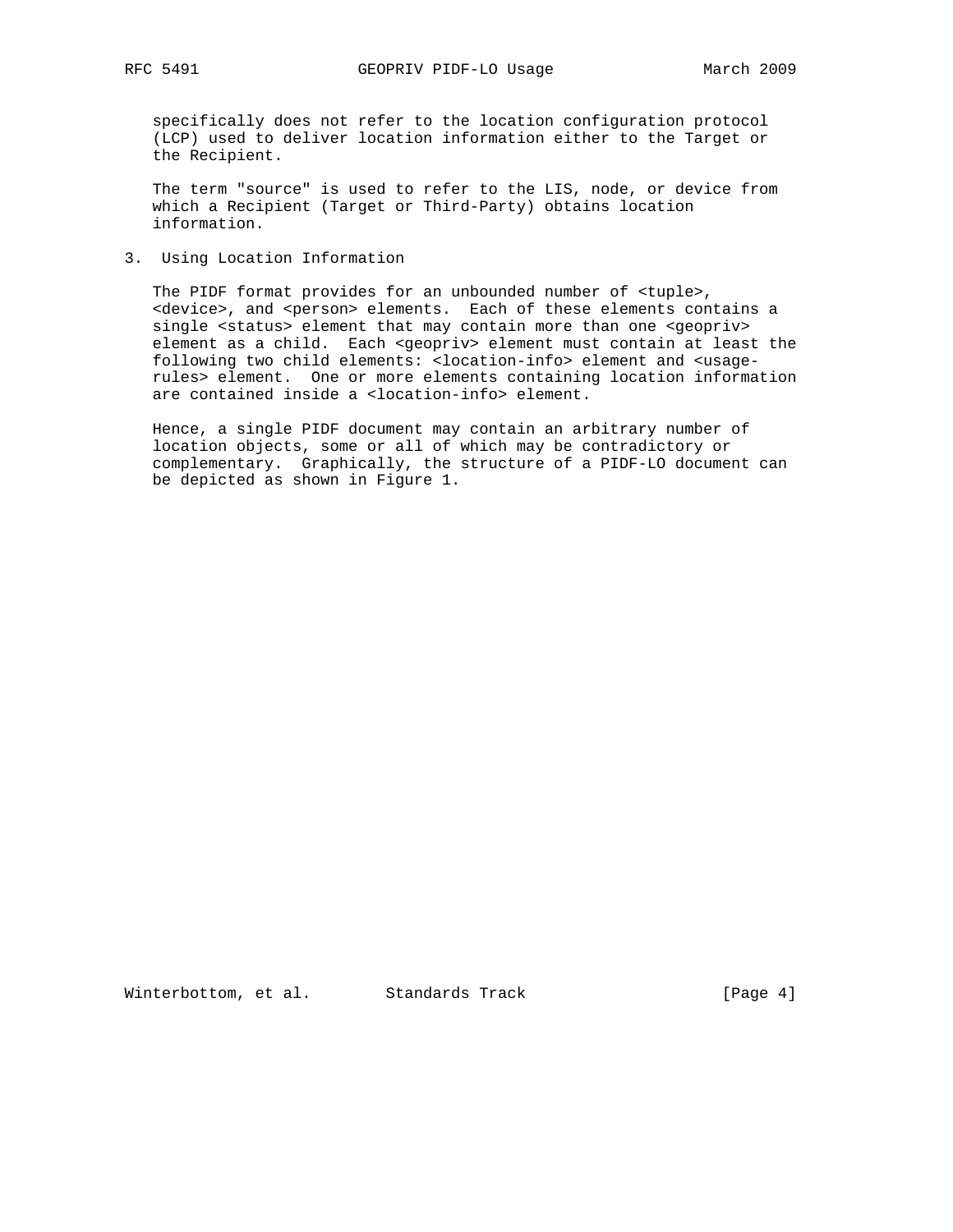```
 <presence>
       <tuple> -- #1
          <status>
             <geopriv> -- #1
                <location-info>
                   location element #1
                   location element #2
                    ...
                   location element #n
                <usage-rules>
             </geopriv>
             <geopriv> -- #2
             <geopriv> -- #3
             ...
             <geopriv> -- #m
          </status>
       </tuple>
       <device>
          <geopriv> -- #1
             <location-info>
                location element(s)
             <usage-rules>
          </geopriv>
          <geopriv> -- #2
          ...
          <geopriv> -- #m
       </device>
       <person>
          <geopriv> -- #1
             <location-info>
                location element(s)
             <usage-rules>
          </geopriv>
          <geopriv> -- #2
          ...
          <geopriv> -- #m
       </person>
 <tuple> -- #2
 <device> -- #2
       <person> -- #2
       ...
       <tuple> -- #o
    </presence>
```
Figure 1: Structure of a PIDF-LO Document

Winterbottom, et al. Standards Track [Page 5]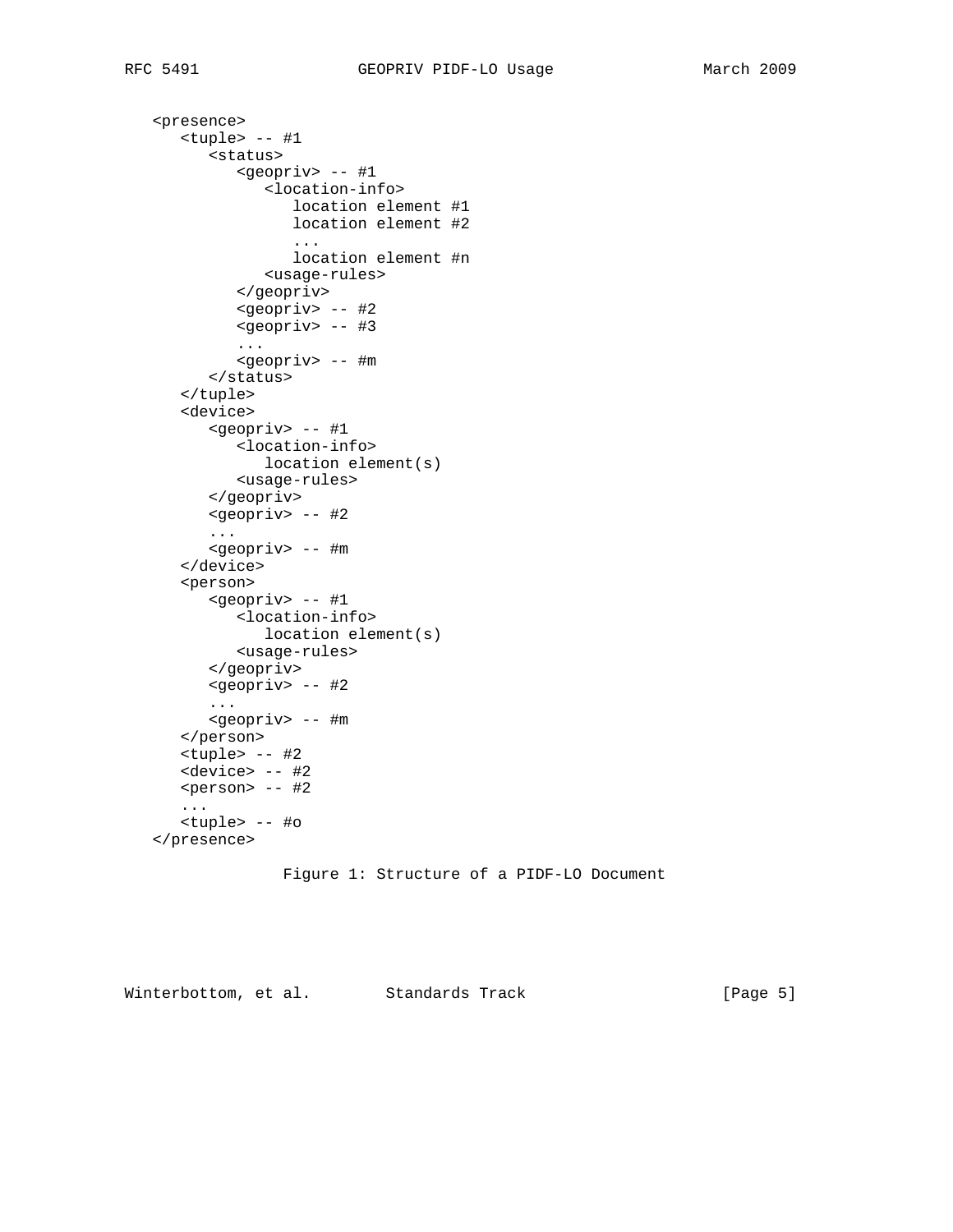All of these potential sources and storage places for location lead to confusion for the generators, conveyors, and consumers of location information. Practical experience within the United States National Emergency Number Association (NENA) in trying to solve these ambiguities led to a set of conventions being adopted. These rules do not have any particular order, but should be followed by creators and consumers of location information contained in a PIDF-LO to ensure that a consistent interpretation of the data can be achieved.

Rule #1: A <geopriv> element MUST describe a discrete location.

- Rule #2: Where a discrete location can be uniquely described in more than one way, each location description SHOULD reside in a separate <tuple>, <device>, or <person> element; only one geopriv element per tuple.
- Rule #3: Providing more than one <geopriv> element in a single presence document (PIDF) MUST only be done if the locations refer to the same place or are put into different element types. For example, one location in a <tuple>, a second location in a <device> element, and a third location in a <person> element.

 This may occur if a Target's location is determined using a series of different techniques or if the Target wishes to represent her location as well as the location of her PC. In general, avoid putting more than one location into a document unless it makes sense to do so.

- Rule #4: Providing more than one location chunk in a single <location-info> element SHOULD be avoided where possible. Rule #5 and Rule #6 provide further refinement.
- Rule #5: When providing more than one location chunk in a single <location-info> element, the locations MUST be provided by a common source at the same time and by the same location determination method.
- Rule #6: Providing more than one location chunk in a single <location-info> element SHOULD only be used for representing compound location referring to the same place.

 For example, a geodetic location describing a point, and a civic location indicating the floor in a building.

Winterbottom, et al. Standards Track [Page 6]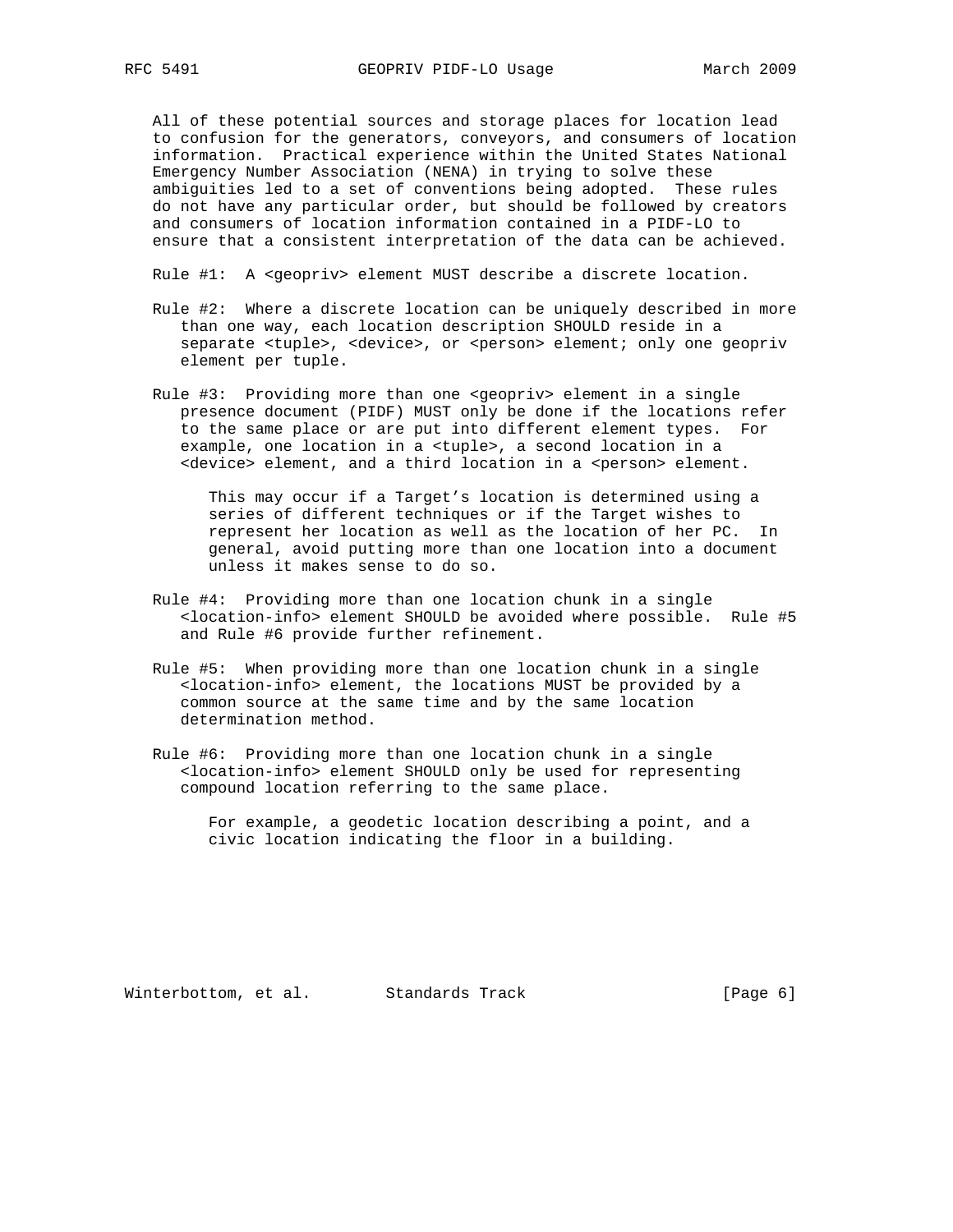Rule #7: Where the compound location is provided in a single <location-info> element, the coarse location information MUST be provided first.

 For example, a geodetic location describing an area and a civic location indicating the floor should be represented with the area first followed by the civic location.

- Rule #8: Where a PIDF document contains more than one <geopriv> element, the priority of interpretation is given to the first <device> element in the document containing a location. If no <device> element containing a location is present in the document, then priority is given to the first <tuple> element containing a location. Locations contained in <person> tuples SHOULD only be used as a last resort.
- Rule #9: Where multiple PIDF documents can be sent or received together, say in a multi-part MIME body, and current location information is required by the recipient, then document selection SHOULD be based on document order, with the first document considered first.

The following examples illustrate the application of these rules.

3.1. Single Civic Location Information

 Jane is at a coffee shop on the ground floor of a large shopping mall. Jane turns on her laptop and connects to the coffee shop's WiFi hotspot; Jane obtains a complete civic address for her current location, for example, using the DHCP civic mechanism defined in [RFC4776]. A Location Object is constructed consisting of a single PIDF document, with a single <tuple> or <device> element, a single <status> element, a single <geopriv> element, and a single location chunk residing in the <location-info> element. This document is unambiguous, and should be interpreted consistently by receiving nodes if sent over the network.

3.2. Civic and Geospatial Location Information

 Mike is visiting his Seattle office and connects his laptop into the Ethernet port in a spare cube. In this case, location information is geodetic location, with the altitude represented as a building floor number. Mike's main location is the point specified by the geodetic coordinates. Further, Mike is on the second floor of the building located at these coordinates. Applying rules #6 and #7, the resulting compound location information is shown in Figure 2.

Winterbottom, et al. Standards Track [Page 7]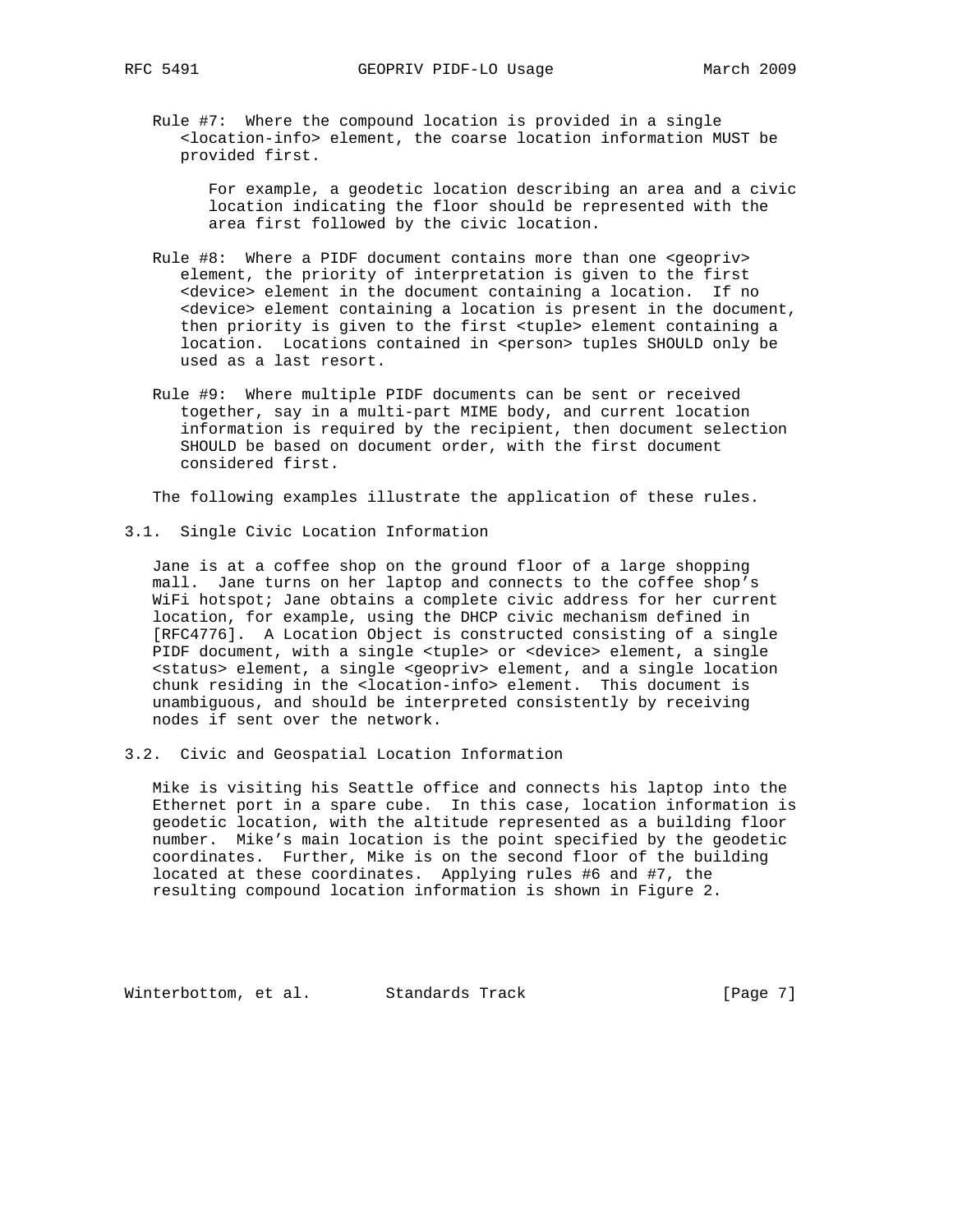```
 <presence xmlns="urn:ietf:params:xml:ns:pidf"
           xmlns:dm="urn:ietf:params:xml:ns:pidf:data-model"
           xmlns:gp="urn:ietf:params:xml:ns:pidf:geopriv10"
           xmlns:gml="http://www.opengis.net/gml"
           xmlns:cl="urn:ietf:params:xml:ns:pidf:geopriv10:civicAddr"
           entity="pres:mike@seattle.example.com">
   <dm:device id="mikepc">
     <gp:geopriv>
       <gp:location-info>
         <gml:Point srsName="urn:ogc:def:crs:EPSG::4326">
           <gml:pos>-43.5723 153.21760</gml:pos>
         </gml:Point>
         <cl:civicAddress>
           <cl:FLR>2</cl:FLR>
         </cl:civicAddress>
       </gp:location-info>
       <gp:usage-rules/>
       <gp:method>Wiremap</gp:method>
     </gp:geopriv>
     <dm:deviceID>mac:8asd7d7d70cf</dm:deviceID>
     <dm:timestamp>2007-06-22T20:57:29Z</dm:timestamp>
   </dm:device>
 </presence>
```
Figure 2: PIDF-LO Containing a Compound Location

### 3.3. Manual/Automatic Configuration of Location Information

 Loraine has a predefined civic location stored in her laptop, since she normally lives in Sydney, the address is for her Sydney-based apartment. Loraine decides to visit sunny San Francisco, and when she gets there, she plugs in her laptop and makes a call. Loraine's laptop receives a new location from the visited network in San Francisco. As this system cannot be sure that the preexisting and new location both describe the same place, Loraine's computer generates a new PIDF-LO and will use this to represent Loraine's location. If Loraine's computer were to add the new location to her existing PIDF location document (breaking rule #3), then the correct information may still be interpreted by the Location Recipient providing Loraine's system applies rule #9. In this case, the resulting order of location information in the PIDF document should be San Francisco first, followed by Sydney. Since the information is provided by different sources, rule #8 should also be applied and the information placed in different tuples with the tuple containing the San Francisco location first.

Winterbottom, et al. Standards Track [Page 8]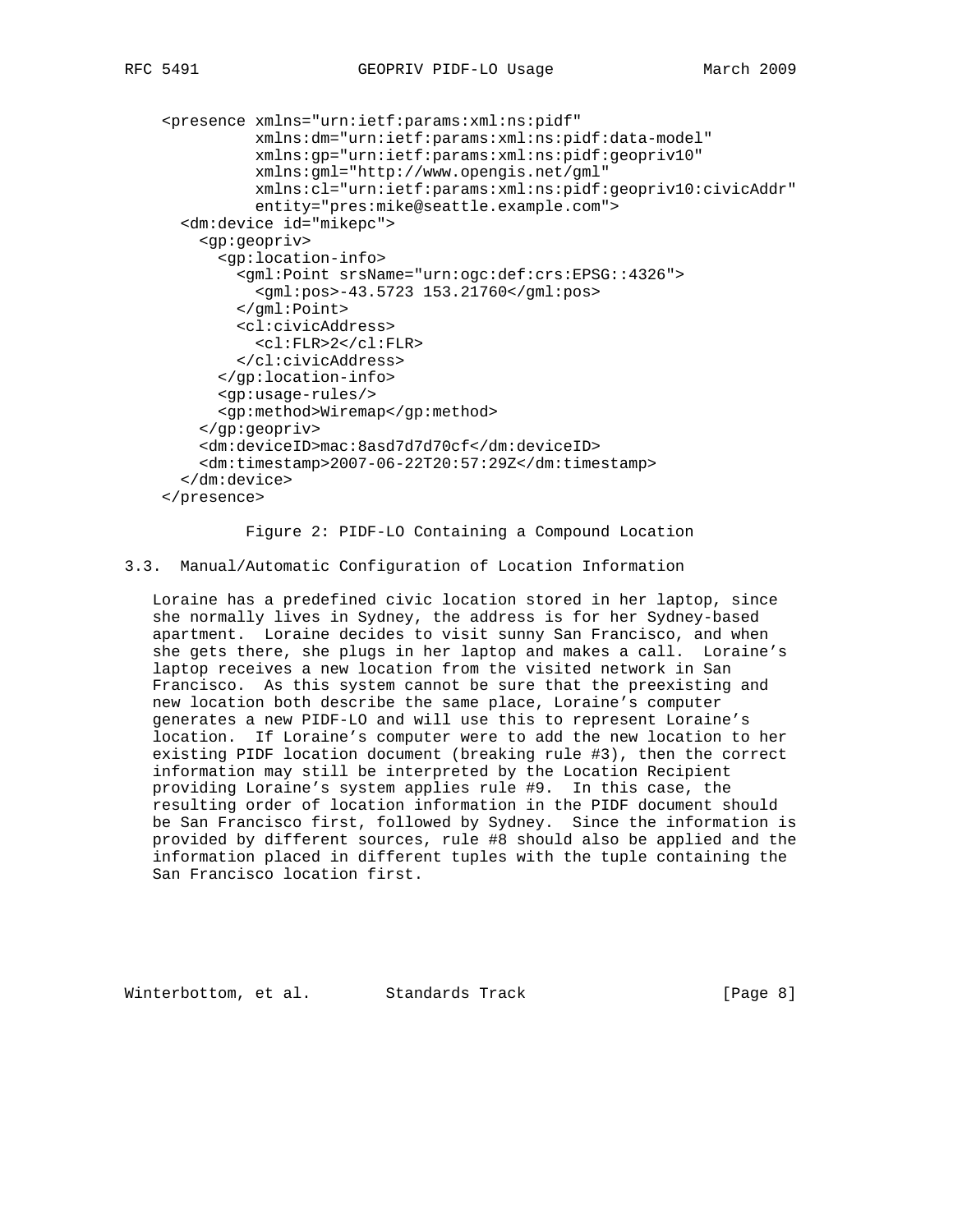#### 3.4. Multiple Location Objects in a Single PIDF-LO

 Vanessa has her PC with her at the park, but due to a misconfiguration, her PC reports her location as being in the office. The resulting PIDF-LO will have a <device> element showing the location of Vanessa's PC as the park, and a <person> element saying that Vanessa is in her office.

 <presence xmlns="urn:ietf:params:xml:ns:pidf" xmlns:dm="urn:ietf:params:xml:ns:pidf:data-model" xmlns:gp="urn:ietf:params:xml:ns:pidf:geopriv10" xmlns:ca="urn:ietf:params:xml:ns:pidf:geopriv10:civicAddr" xmlns:gml="http://www.opengis.net/gml" xmlns:gs="http://www.opengis.net/pidflo/1.0" entity="pres:ness@example.com"> <dm:device id="nesspc-1"> <gp:geopriv> <gp:location-info> <ca:civicAddress xml:lang="en-AU"> <ca:country>AU</ca:country> <ca:A1>NSW</ca:A1> <ca:A3> Wollongong </ca:A3><ca:A4>North Wollongong  $\langle$  ca: A4 $>$  <ca:RD>Flinders</ca:RD><ca:STS>Street</ca:STS> <ca:RDBR>Campbell Street</ca:RDBR> <ca:LMK> Gilligan's Island </ca:LMK> <ca:LOC>Corner</ca:LOC> <ca:NAM> Video Rental Store </ca:NAM> <ca:PC>2500</ca:PC> <ca:ROOM> Westerns and Classics </ca:ROOM> <ca:PLC>store</ca:PLC> <ca:POBOX>Private Box 15</ca:POBOX> </ca:civicAddress> </gp:location-info> <gp:usage-rules/> <gp:method>GPS</gp:method> </gp:geopriv> <dm:deviceID>mac:1234567890ab</dm:deviceID> <dm:timestamp>2007-06-22T20:57:29Z</dm:timestamp> </dm:device> <dm:person id="ness"> <gp:geopriv> <gp:location-info> <gs:Circle srsName="urn:ogc:def:crs:EPSG::4326"> <gml:pos>-34.410649 150.87651</gml:pos> <gs:radius uom="urn:ogc:def:uom:EPSG::9001">

Winterbottom, et al. Standards Track [Page 9]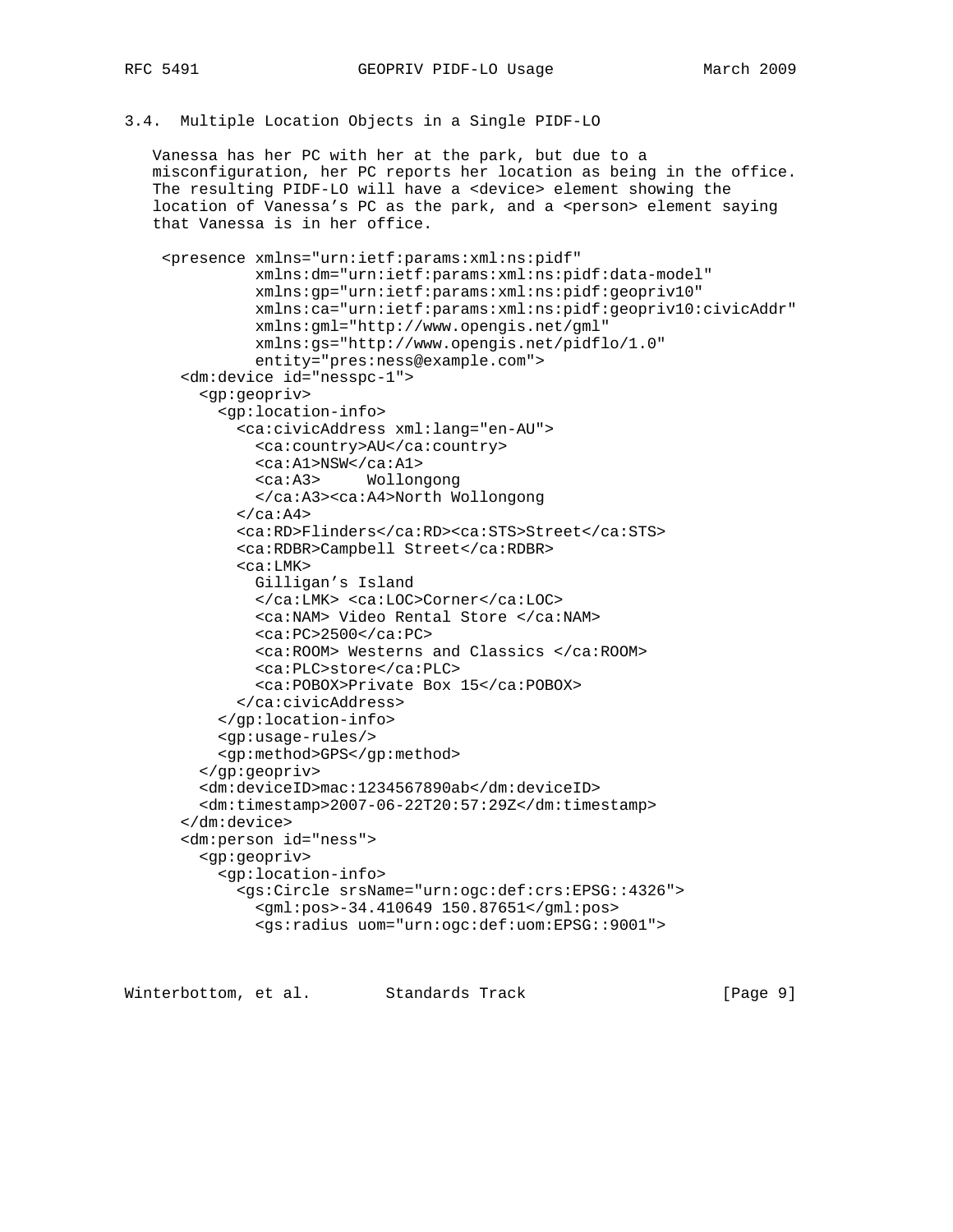```
 30
           </gs:radius>
         </gs:Circle>
       </gp:location-info>
       <gp:usage-rules/>
       <gp:method>Manual</gp:method>
     </gp:geopriv>
     <dm:timestamp>2007-06-24T12:28:04Z</dm:timestamp>
   </dm:person>
 </presence>
```
Figure 3: PIDF-LO Containing Multiple Location Objects

4. Geodetic Coordinate Representation

 The geodetic examples provided in RFC 4119 [RFC4119] are illustrated using the <gml:location> element, which uses the <gml:coordinates> element inside the <gml:Point> element, and this representation has several drawbacks. Firstly, it has been deprecated in later versions of GML (3.1 and beyond) making it inadvisable to use for new applications. Secondly, the format of the coordinates type is opaque and so can be difficult to parse and interpret to ensure consistent results, as the same geodetic location can be expressed in a variety of ways. The PIDF-LO Geodetic Shapes specification [GeoShape] provides a specific GML profile for expressing commonly used shapes using simple GML representations. The shapes defined in [GeoShape] are the recommended shapes to ensure interoperability.

5. Geodetic Shape Representation

 The cellular mobile world today makes extensive use of geodetic-based location information for emergency and other location-based applications. Generally, these locations are expressed as a point (either in two or three dimensions) and an area or volume of uncertainty around the point. In theory, the area or volume represents a coverage in which the user has a relatively high probability of being found, and the point is a convenient means of defining the centroid for the area or volume. In practice, most systems use the point as an absolute value and ignore the uncertainty. It is difficult to determine if systems have been implemented in this manner for simplicity, and even more difficult to predict if uncertainty will play a more important role in the future. An important decision is whether an uncertainty area should be specified.

Winterbottom, et al. Standards Track [Page 10]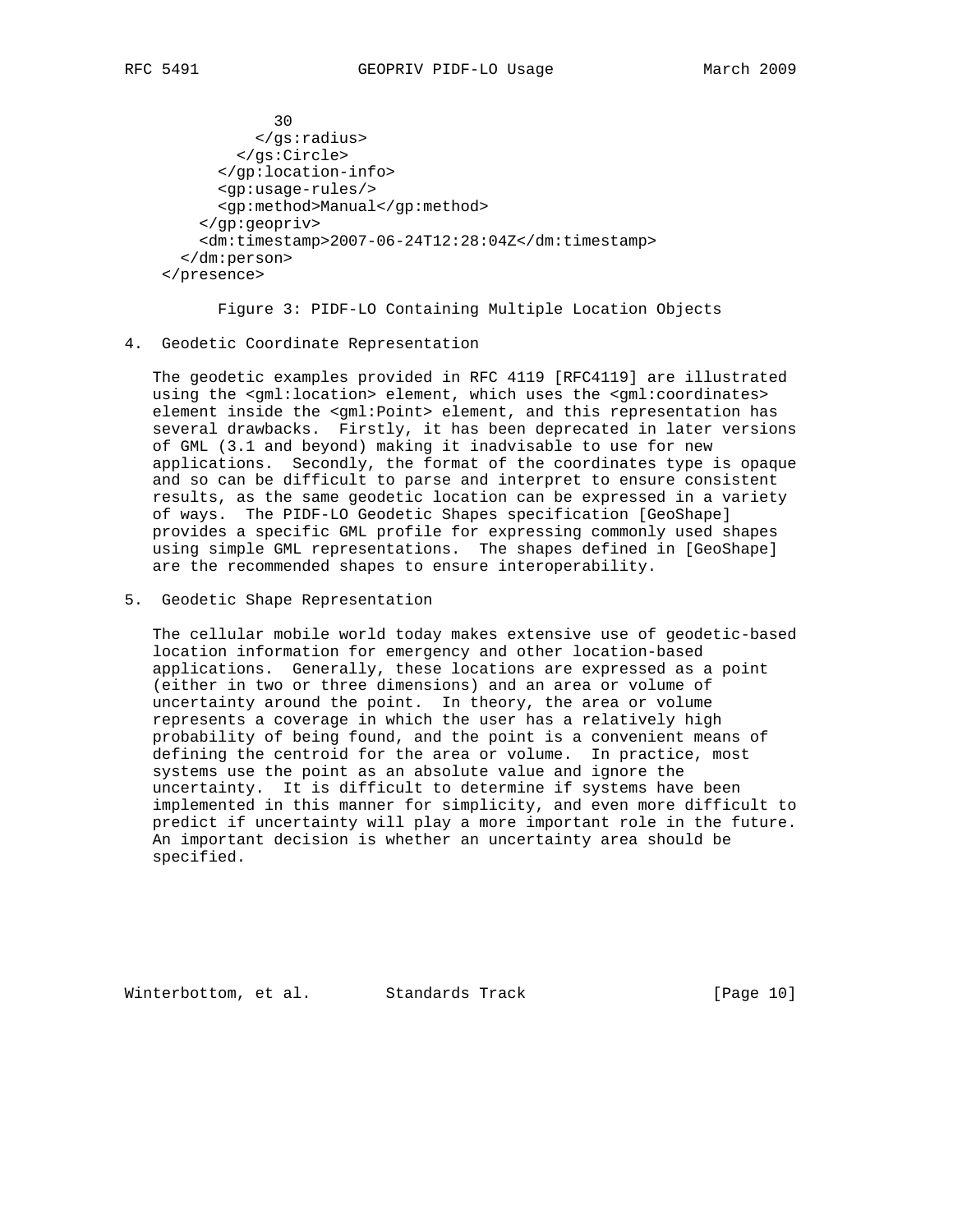The PIDF-LO Geodetic Shapes specification [GeoShape] defines eight shape types, most of which are easily translated into shape definitions used in other applications and protocols, such as the Open Mobile Alliance (OMA) Mobile Location Protocol (MLP). For completeness, the shapes defined in [GeoShape] are listed below:

- o Point (2d and 3d)
- o Polygon (2d)
- o Circle (2d)
- o Ellipse (2d)
- o Arc band (2d)
- o Sphere (3d)
- o Ellipsoid (3d)
- o Prism (3d)

The above-listed shapes MUST be implemented.

 The GeoShape specification [GeoShape] also describes a standard set of coordinate reference systems (CRS), unit of measure (UoM) and conventions relating to lines and distances. The use of the world geodetic system 1984 (WGS84) [WGS84] coordinate reference system and the usage of European petroleum survey group (EPSG) code 4326 (as identified by the URN urn:ogc:def:crs:EPSG::4326, [CRS-URN]) for two dimensional (2d) shape representations and EPSG 4979 (as identified by the URN urn:ogc:def:crs:EPSG::4979) for three-dimensional (3d) volume representations is mandated. Distance and heights are expressed in meters using EPSG 9001 (as identified by the URN urn:ogc:def:uom:EPSG::9001). Angular measures MUST use either degrees or radians. Measures in degrees MUST be identified by the URN urn:ogc:def:uom:EPSG::9102, measures in radians MUST be identified by the URN urn:ogc:def:uom:EPSG::9101. Angles representing bearings are measured in a clockwise direction from Northing, as defined by the WGS84 CRS, not magnetic north.

 Implementations MUST specify the CRS using the srsName attribute on the outermost geometry element. The CRS MUST NOT be respecified or changed for any sub-elements. The srsDimension attribute SHOULD be omitted, since the number of dimensions in these CRSs is known. A CRS MUST be specified using the above URN notation only; implementations do not need to support user-defined CRSs.

Winterbottom, et al. Standards Track (Page 11)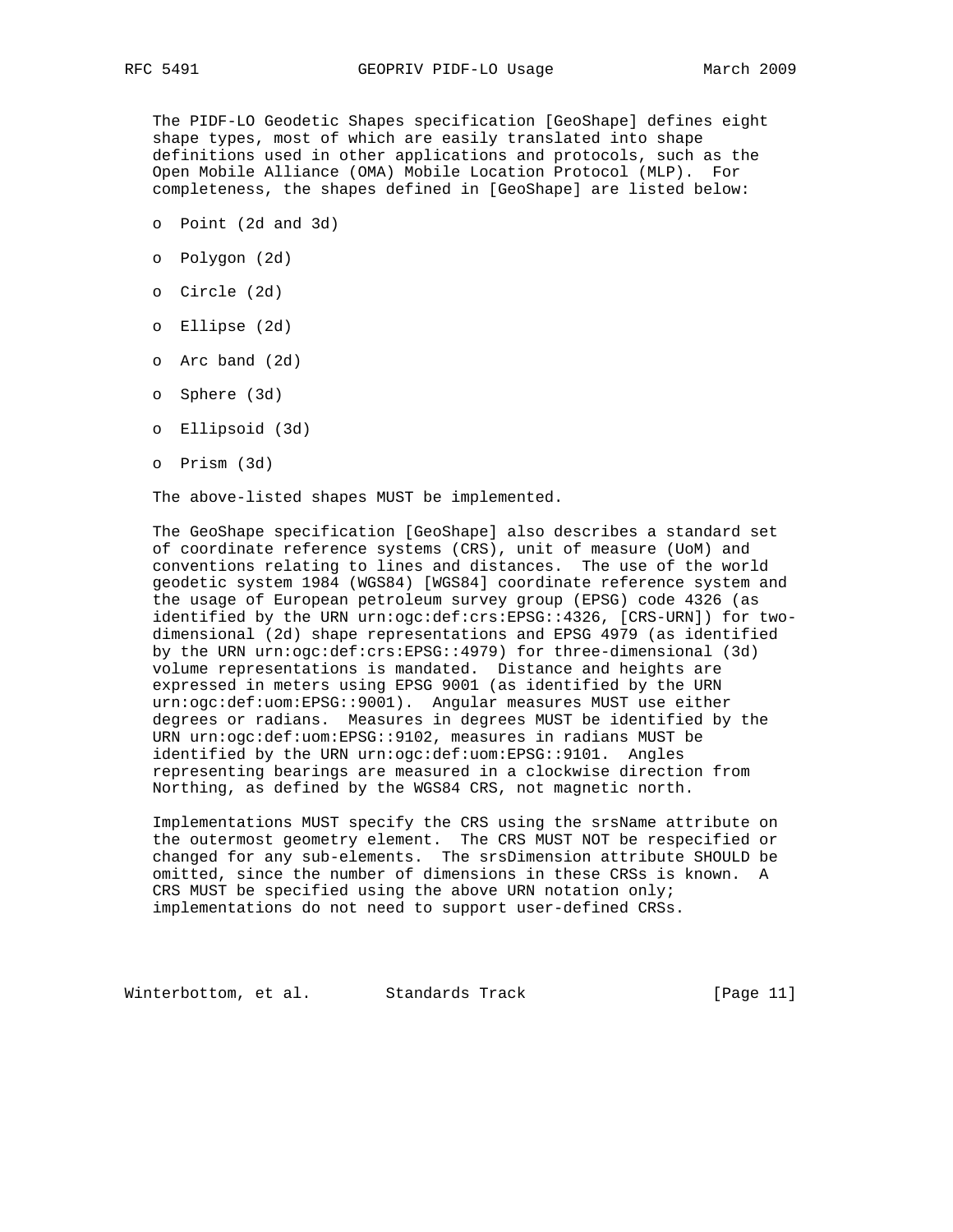Numerical values for coordinates and measures are expressed using the lexical representation for "double" defined in [W3C.REC-xmlschema-2-20041028]. Leading zeros and trailing zeros past the decimal point are not significant; for instance "03.07500" is equivalent to "3.075".

 It is RECOMMENDED that uncertainty is expressed at a confidence of 95% or higher. Specifying a convention for confidence enables better use of uncertainty values.

#### 5.1. Polygon Restrictions

 The polygon shape type defined in [GeoShape] intentionally does not place any constraints on the number of vertices that may be included to define the bounds of a polygon. This allows arbitrarily complex shapes to be defined and conveyed in a PIDF-LO. However, where location information is to be used in real-time processing applications, such as location-dependent routing, having arbitrarily complex shapes consisting of tens or even hundreds of points could result in significant performance impacts. To mitigate this risk, Polygon shapes SHOULD be restricted to a maximum of 15 points (16 including the repeated point) when the location information is intended for use in real-time applications. This limit of 15 points is chosen to allow moderately complex shape definitions while at the same time enabling interoperation with other location transporting protocols such as those defined in the 3rd Generation Partnership Project (3GPP) (see [3GPP.23.032]) and OMA where the 15-point limit is already imposed.

 The edges of a polygon are defined by the shortest path between two points in space (not a geodesic curve). Two-dimensional points MAY be interpreted as having a zero value for their altitude component. To avoid significant errors arising from potential geodesic interpolation, the length between adjacent vertices SHOULD be restricted to a maximum of 130 km. More information relating to this restriction is provided in [GeoShape].

 A connecting line SHALL NOT cross another connecting line of the same Polygon.

 Polygons MUST be defined with the upward normal pointing up. This is accomplished by defining the vertices in a counter-clockwise direction.

 Points specified in a polygon using three-dimensional coordinates MUST all have the same altitude.

Winterbottom, et al. Standards Track (Page 12)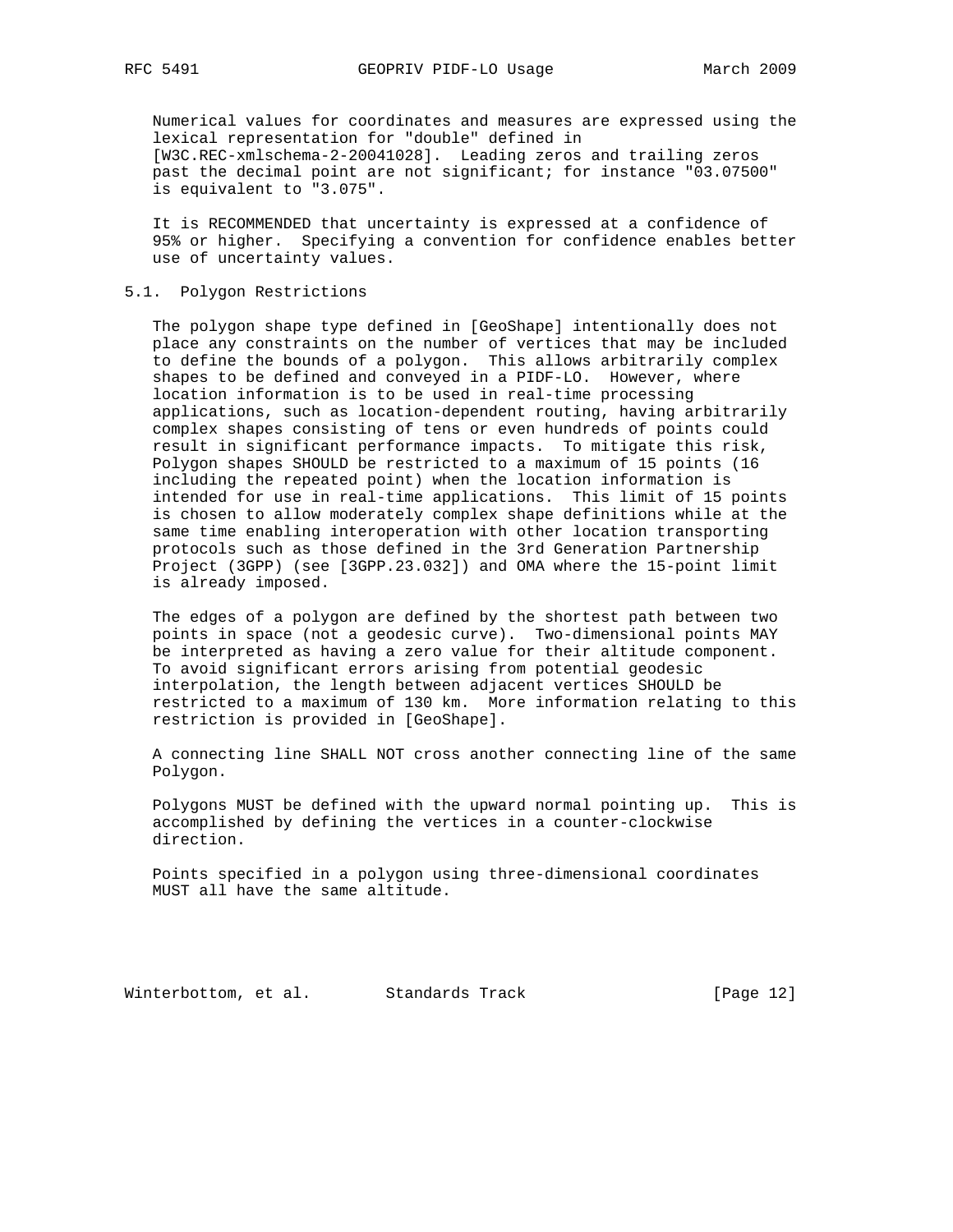#### 5.2. Shape Examples

 This section provides some examples of where some of the more complex shapes are used, how they are determined, and how they are represented in a PIDF-LO. Complete details on all of the GeoShape types are provided in [GeoShape].

```
5.2.1. Point
```
 The point shape type is the simplest form of geodetic location information (LI), which is natively supported by GML. The gml:Point element is used when there is no known uncertainty. A point also forms part of a number of other geometries. A point may be specified using either WGS 84 (latitude, longitude) or WGS 84 (latitude, longitude, altitude). Figure 4 shows a 2d point:

```
 <presence xmlns="urn:ietf:params:xml:ns:pidf"
           xmlns:dm="urn:ietf:params:xml:ns:pidf:data-model"
           xmlns:gp="urn:ietf:params:xml:ns:pidf:geopriv10"
           xmlns:cl="urn:ietf:params:xml:ns:pidf:geopriv10:civicAddr"
           xmlns:gml="http://www.opengis.net/gml"
           entity="pres:point2d@example.com">
   <dm:device id="point2d">
     <gp:geopriv>
       <gp:location-info>
         <gml:Point srsName="urn:ogc:def:crs:EPSG::4326">
           <gml:pos>-34.407 150.883</gml:pos>
         </gml:Point>
       </gp:location-info>
       <gp:usage-rules/>
       <gp:method>Wiremap</gp:method>
     </gp:geopriv>
     <dm:deviceID>mac:1234567890ab</dm:deviceID>
     <dm:timestamp>2007-06-22T20:57:29Z</dm:timestamp>
   </dm:device>
 </presence>
```
Figure 4: PIDF-LO Containing a Two-Dimensional Point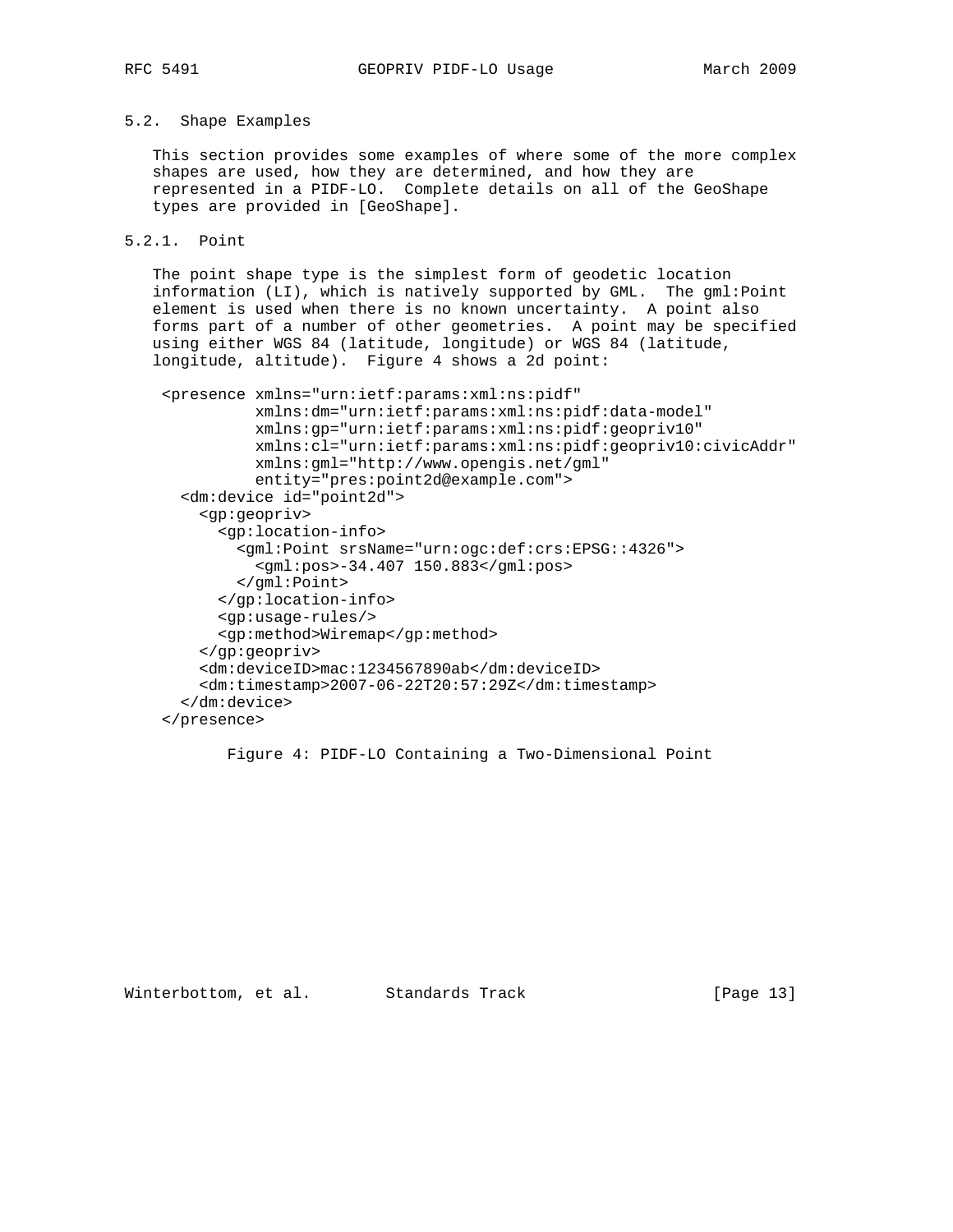```
 Figure 5 shows a 3d point:
   <presence xmlns="urn:ietf:params:xml:ns:pidf"
             xmlns:dm="urn:ietf:params:xml:ns:pidf:data-model"
             xmlns:gp="urn:ietf:params:xml:ns:pidf:geopriv10"
             xmlns:gml="http://www.opengis.net/gml"
             entity="pres:point3d@example.com">
     <dm:device id="point3d">
       <gp:geopriv>
         <gp:location-info>
           <gml:Point srsName="urn:ogc:def:crs:EPSG::4979"
                      xmlns:gml="http://www.opengis.net/gml">
             <gml:pos>-34.407 150.883 24.8</gml:pos>
           </gml:Point>
         </gp:location-info>
         <gp:usage-rules/>
         <gp:method>Wiremap</gp:method>
       </gp:geopriv>
       <dm:deviceID>mac:1234567890ab</dm:deviceID>
       <dm:timestamp>2007-06-22T20:57:29Z</dm:timestamp>
     </dm:device>
   </presence>
```
Figure 5: PIDF-LO Containing a Three-Dimensional Point

# 5.2.2. Polygon

 The polygon shape type may be used to represent a building outline or coverage area. The first and last points of the polygon have to be the same. For example, looking at the hexagon in Figure 6 with vertices, A, B, C, D, E, and F. The resulting polygon will be defined with 7 points, with the first and last points both having the coordinates of point A.



Figure 6: Example of a Polygon

Winterbottom, et al. Standards Track [Page 14]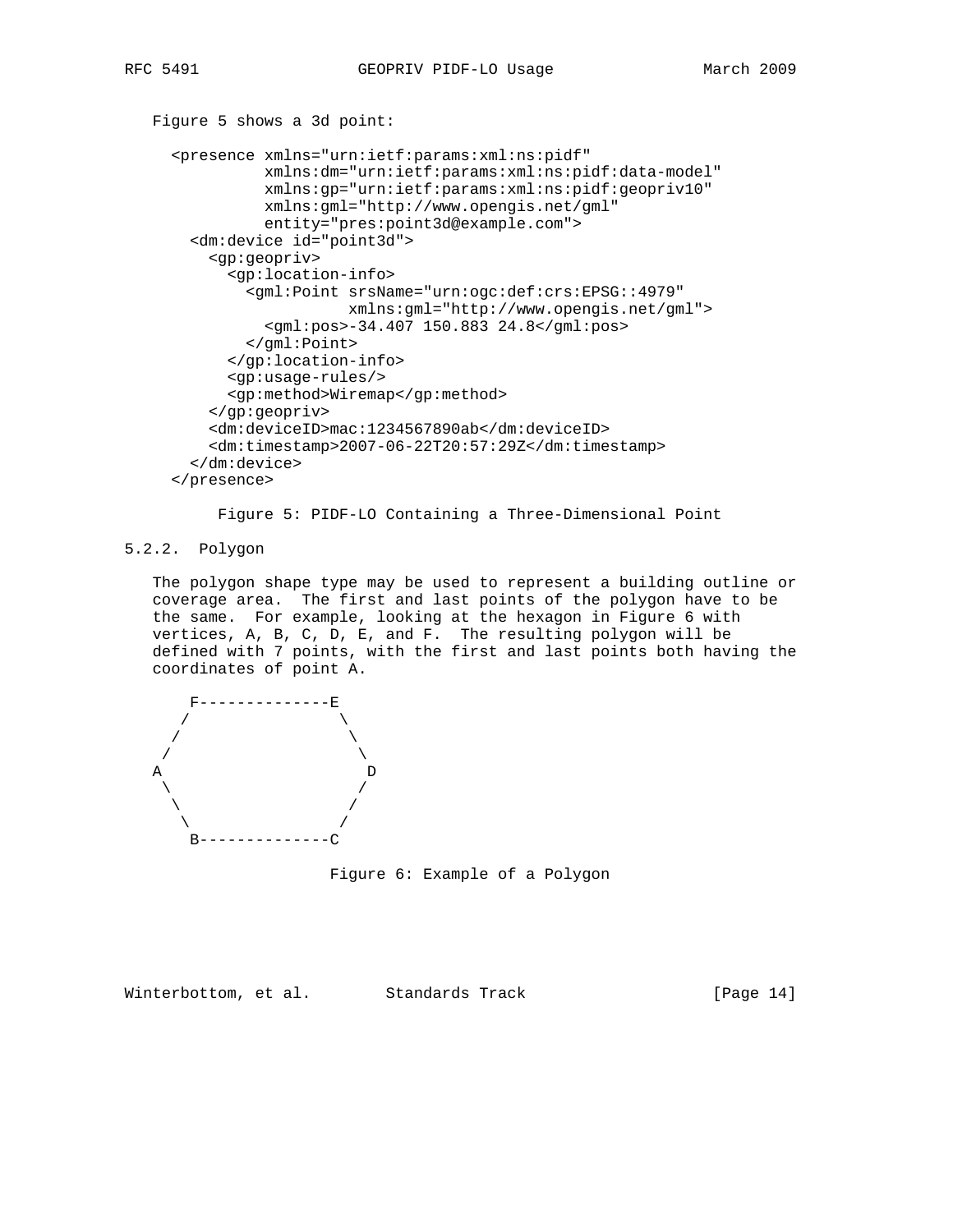```
 <presence xmlns="urn:ietf:params:xml:ns:pidf"
           xmlns:gp="urn:ietf:params:xml:ns:pidf:geopriv10"
           xmlns:gml="http://www.opengis.net/gml"
           entity="pres:hexagon@example.com">
  <tuple id="polygon-pos">
     <status>
       <gp:geopriv>
         <gp:location-info>
           <gml:Polygon srsName="urn:ogc:def:crs:EPSG::4326">
             <gml:exterior>
               <gml:LinearRing>
                 <gml:pos>43.311 -73.422</gml:pos> <!--A-->
                 <gml:pos>43.111 -73.322</gml:pos> <!--F-->
                 <gml:pos>43.111 -73.222</gml:pos> <!--E-->
                 <gml:pos>43.311 -73.122</gml:pos> <!--D-->
                 <gml:pos>43.411 -73.222</gml:pos> <!--C-->
                 <gml:pos>43.411 -73.322</gml:pos> <!--B-->
                 <gml:pos>43.311 -73.422</gml:pos> <!--A-->
               </gml:LinearRing>
             </gml:exterior>
           </gml:Polygon>
         </gp:location-info>
         <gp:usage-rules/>
         <gp:method>Wiremap</gp:method>
       </gp:geopriv>
     </status>
     <timestamp>2007-06-22T20:57:29Z</timestamp>
   </tuple>
 </presence>
```
#### Figure 7: PIDF-LO Containing a Polygon

 In addition to the form shown in Figure 7, GML supports a posList that provides a more compact representation for the coordinates of the Polygon vertices than the discrete pos elements. The more compact form is shown in Figure 8. Both forms are permitted.

Winterbottom, et al. Standards Track [Page 15]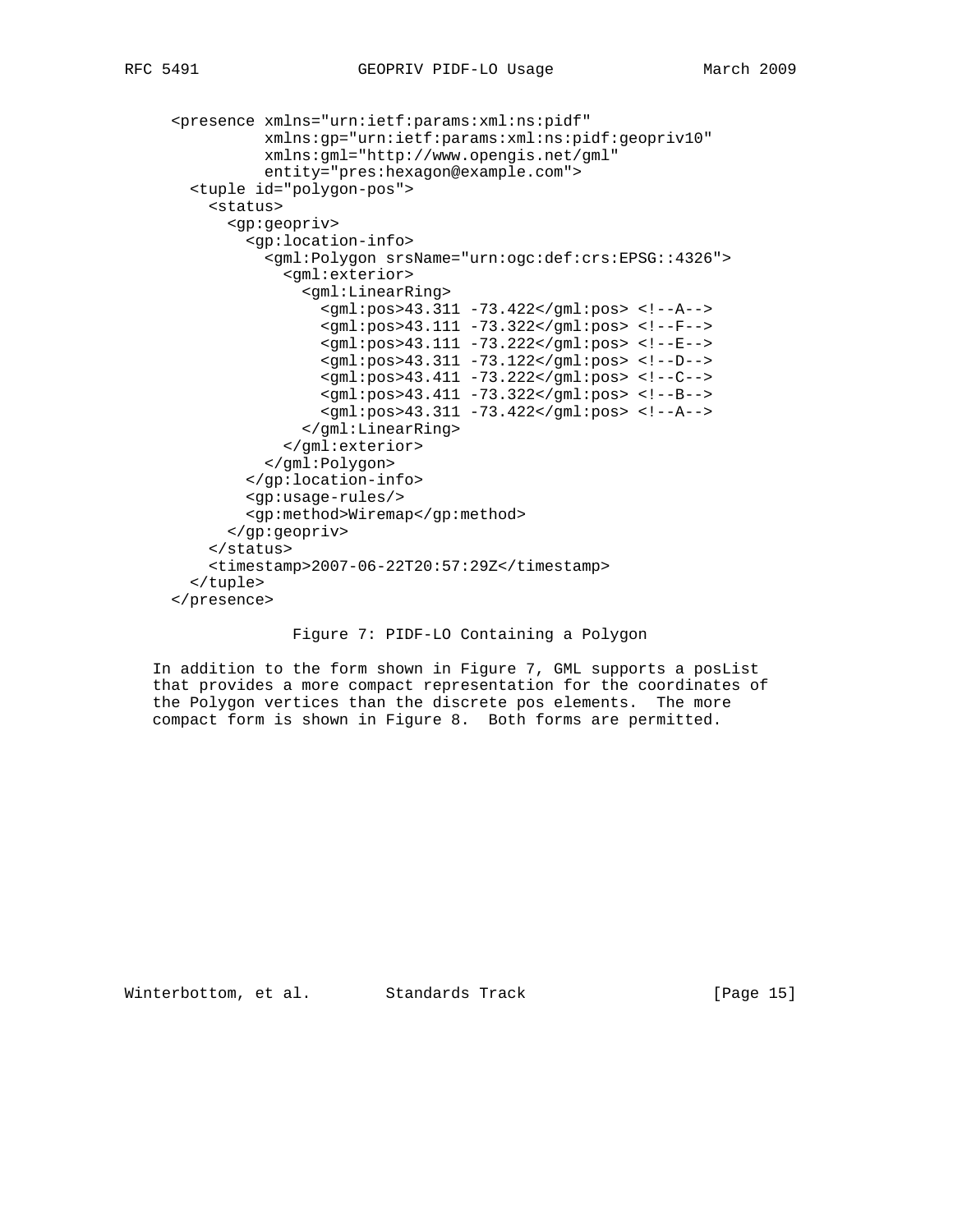```
 <presence xmlns="urn:ietf:params:xml:ns:pidf"
           xmlns:gp="urn:ietf:params:xml:ns:pidf:geopriv10"
           xmlns:gml="http://www.opengis.net/gml"
           entity="pres:hexagon@example.com">
   <tuple id="polygon-poslist">
     <status>
       <gp:geopriv>
         <gp:location-info>
           <gml:Polygon srsName="urn:ogc:def:crs:EPSG::4326">
             <gml:exterior>
               <gml:LinearRing>
                 <gml:posList>
                    43.311 -73.422 43.111 -73.322
                    43.111 -73.222 43.311 -73.122
                    43.411 -73.222 43.411 -73.322
                   43.311 -73.422
                 </gml:posList>
               </gml:LinearRing>
             </gml:exterior>
           </gml:Polygon>
         </gp:location-info>
         <gp:usage-rules/>
         <gp:method>Wiremap</gp:method>
       </gp:geopriv>
     </status>
     <timestamp>2007-06-22T20:57:29Z</timestamp>
   </tuple>
 </presence>
```
Figure 8: Compact Form of a Polygon Expressed in a PIDF-LO

Winterbottom, et al. Standards Track [Page 16]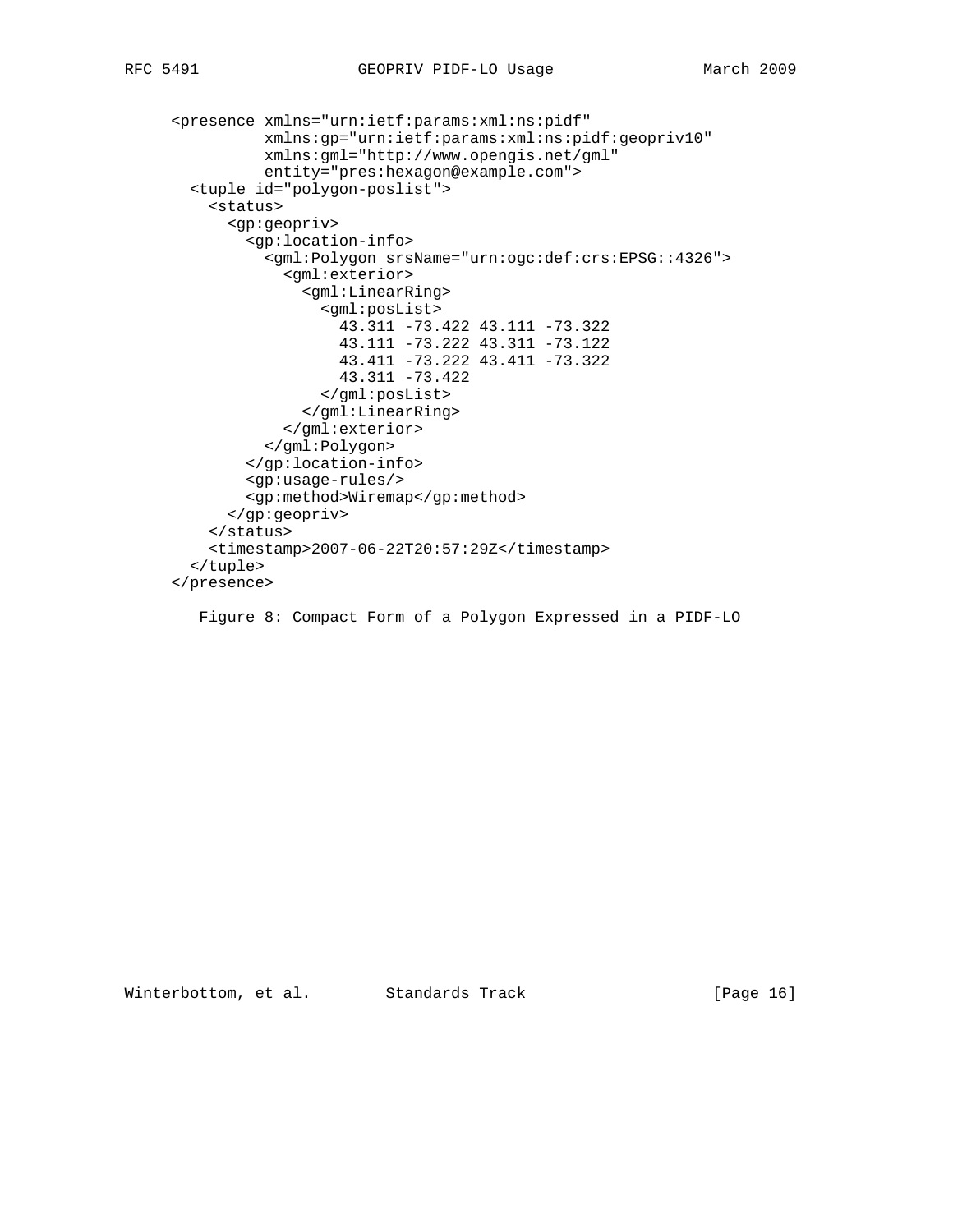# 5.2.3. Circle

 The circular area is used for coordinates in two-dimensional CRSs to describe uncertainty about a point. The definition is based on the one-dimensional geometry in GML, gml:CircleByCenterPoint. The center point of a circular area is specified by using a two-dimensional CRS; in three dimensions, the orientation of the circle cannot be specified correctly using this representation. A point with uncertainty that is specified in three dimensions should use the sphere shape type.

```
 <presence xmlns="urn:ietf:params:xml:ns:pidf"
           xmlns:gp="urn:ietf:params:xml:ns:pidf:geopriv10"
           xmlns:gml="http://www.opengis.net/gml"
           xmlns:gs="http://www.opengis.net/pidflo/1.0"
           entity="pres:circle@example.com">
   <tuple id="circle">
     <status>
       <gp:geopriv>
         <gp:location-info>
           <gs:Circle srsName="urn:ogc:def:crs:EPSG::4326">
             <gml:pos>42.5463 -73.2512</gml:pos>
             <gs:radius uom="urn:ogc:def:uom:EPSG::9001">
               850.24
             </gs:radius>
           </gs:Circle>
         </gp:location-info>
         <gp:usage-rules/>
         <gp:method>OTDOA</gp:method>
       </gp:geopriv>
     </status>
   </tuple>
 </presence>
```
#### Figure 9: PIDF-LO Containing a Circle

### 5.2.4. Ellipse

 An elliptical area describes an ellipse in two-dimensional space. The ellipse is described by a center point, the length of its semi major and semi-minor axes, and the orientation of the semi-major axis. Like the circular area (Circle), the ellipse MUST be specified using the two-dimensional CRS.

Winterbottom, et al. Standards Track [Page 17]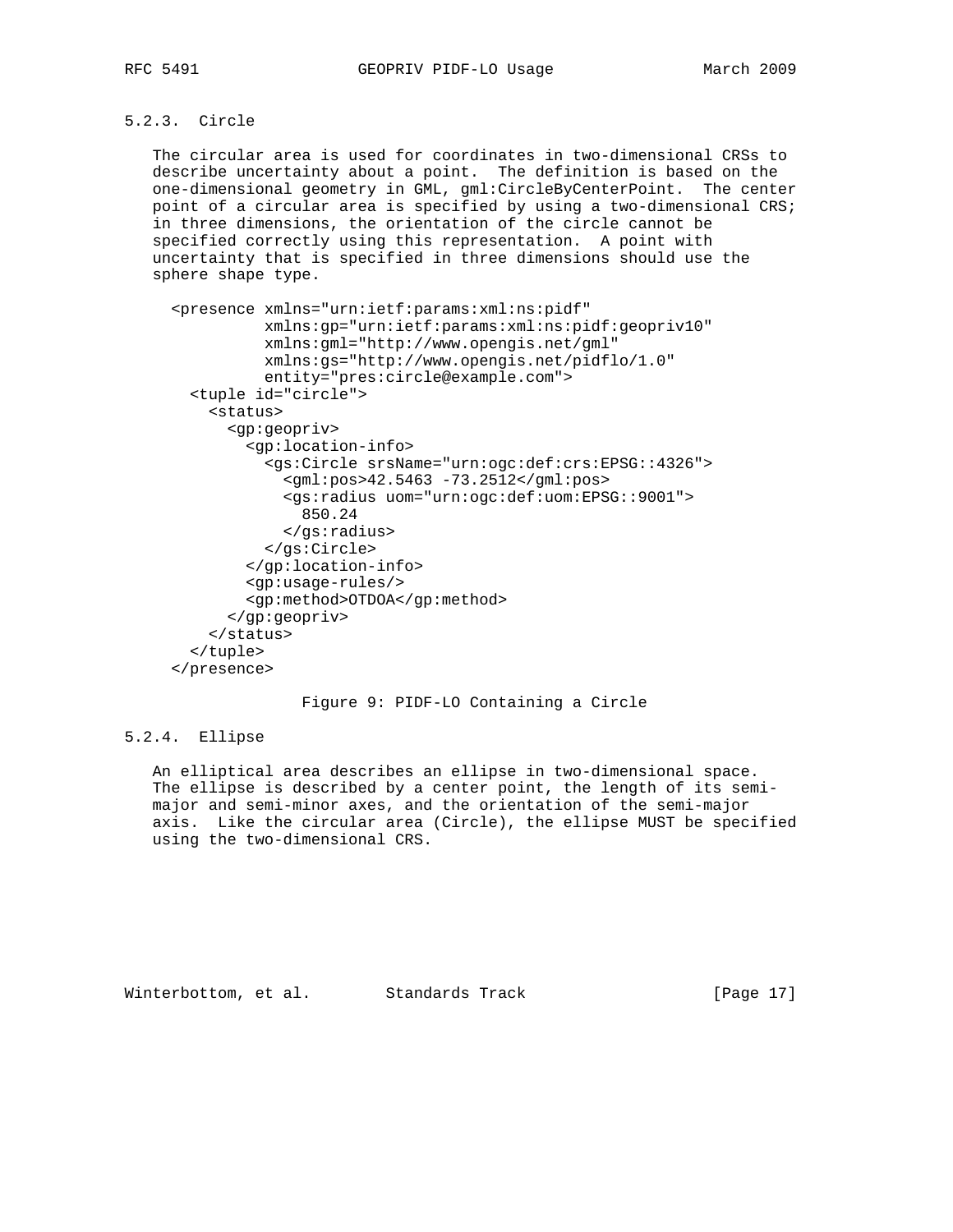```
 <presence xmlns="urn:ietf:params:xml:ns:pidf"
           xmlns:gp="urn:ietf:params:xml:ns:pidf:geopriv10"
           xmlns:gml="http://www.opengis.net/gml"
           xmlns:gs="http://www.opengis.net/pidflo/1.0"
           entity="pres:Ellipse@somecell.example.com">
  <tuple id="ellipse">
     <status>
       <gp:geopriv>
         <gp:location-info>
           <gs:Ellipse srsName="urn:ogc:def:crs:EPSG::4326">
             <gml:pos>42.5463 -73.2512</gml:pos>
             <gs:semiMajorAxis uom="urn:ogc:def:uom:EPSG::9001">
               1275
             </gs:semiMajorAxis>
             <gs:semiMinorAxis uom="urn:ogc:def:uom:EPSG::9001">
               670
             </gs:semiMinorAxis>
             <gs:orientation uom="urn:ogc:def:uom:EPSG::9102">
               43.2
             </gs:orientation>
           </gs:Ellipse>
         </gp:location-info>
         <gp:usage-rules/>
         <gp:method>Device-Assisted_A-GPS</gp:method>
       </gp:geopriv>
     </status>
     <timestamp>2007-06-22T20:57:29Z</timestamp>
   </tuple>
 </presence>
```
#### Figure 10: PIDF-LO Containing an Ellipse

 The gml:pos element indicates the position of the center, or origin, of the ellipse. The gs:semiMajorAxis and gs:semiMinorAxis elements are the length of the semi-major and semi-minor axes, respectively. The gs:orientation element is the angle by which the semi-major axis is rotated from the first axis of the CRS towards the second axis. For WGS 84, the orientation indicates rotation from Northing to Easting, which, if specified in degrees, is roughly equivalent to a compass bearing (if magnetic north were the same as the WGS north pole). Note: An ellipse with equal major and minor axis lengths is a circle.

Winterbottom, et al. Standards Track [Page 18]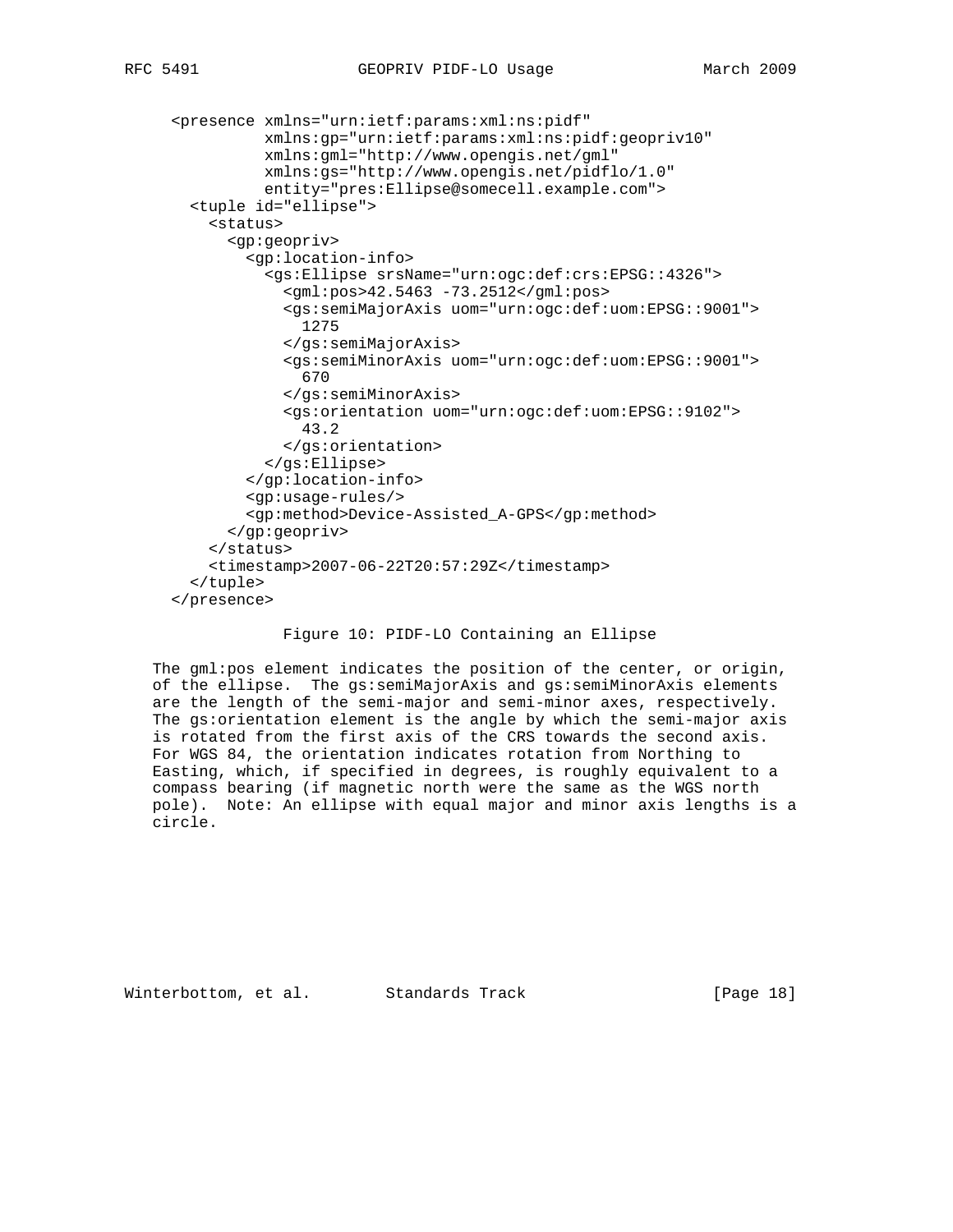### 5.2.5. Arc Band

 The arc band shape type is commonly generated in wireless systems where timing advance or code offsets sequences are used to compensate for distances between handsets and the access point. The arc band is represented as two radii emanating from a central point, and two angles that represent the starting angle and the opening angle of the arc. In a cellular environment, the central point is nominally the location of the cell tower, the two radii are determined by the extent of the timing advance, and the two angles are generally provisioned information.

 For example, Paul is using a cellular wireless device and is 7 timing advance symbols away from the cell tower. For a GSM-based network, this would place Paul roughly between 3,594 meters and 4,148 meters from the cell tower, providing the inner and outer radius values. If the start angle is 20 degrees from north, and the opening angle is 120 degrees, an arc band representing Paul's location would look similar to Figure 11.





The resulting PIDF-LO is shown in Figure 12.

Winterbottom, et al. Standards Track [Page 19]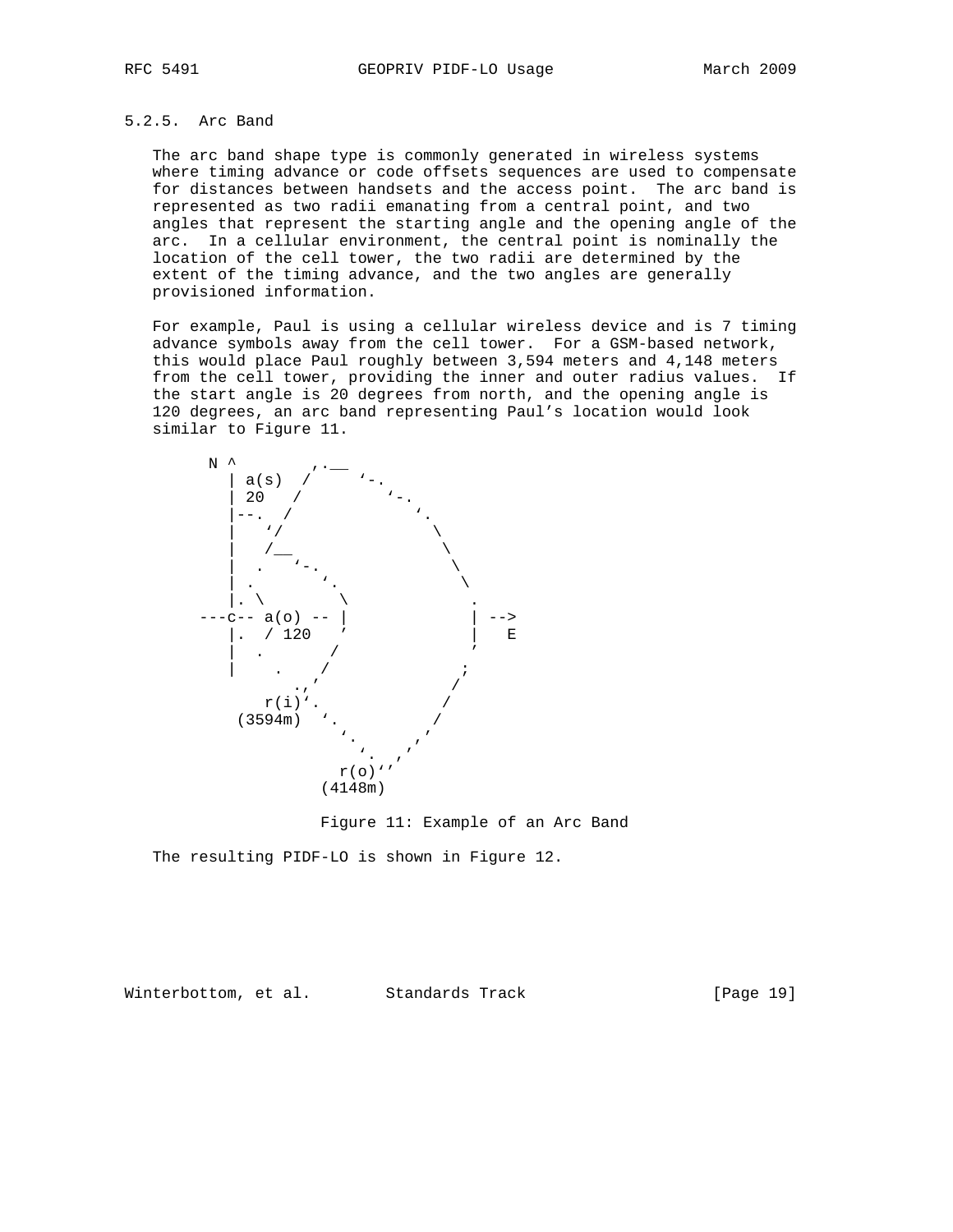```
 <presence xmlns="urn:ietf:params:xml:ns:pidf"
               xmlns:gp="urn:ietf:params:xml:ns:pidf:geopriv10"
               xmlns:gml="http://www.opengis.net/gml"
               xmlns:gs="http://www.opengis.net/pidflo/1.0"
                entity="pres:paul@somecell.example.com">
       <tuple id="arcband">
         <status>
           <gp:geopriv>
              <gp:location-info>
                <gs:ArcBand srsName="urn:ogc:def:crs:EPSG::4326">
                  <gml:pos>-43.5723 153.21760</gml:pos>
                  <gs:innerRadius uom="urn:ogc:def:uom:EPSG::9001">
                    3594
                  </gs:innerRadius>
                  <gs:outerRadius uom="urn:ogc:def:uom:EPSG::9001">
                    4148
                  </gs:outerRadius>
                  <gs:startAngle uom="urn:ogc:def:uom:EPSG::9102">
 20
                  </gs:startAngle>
                  <gs:openingAngle uom="urn:ogc:def:uom:EPSG::9102">
 20
                  </gs:openingAngle>
                </gs:ArcBand>
              </gp:location-info>
              <gp:usage-rules/>
              <gp:method>TA-NMR</gp:method>
           </gp:geopriv>
          </status>
         <timestamp>2007-06-22T20:57:29Z</timestamp>
        </tuple>
      </presence>
```
#### Figure 12: PIDF-LO Containing an Arc Band

 An important note to make on the arc band is that the center point used in the definition of the shape is not included in resulting enclosed area, and that Target may be anywhere in the defined area of the arc band.

Winterbottom, et al. Standards Track [Page 20]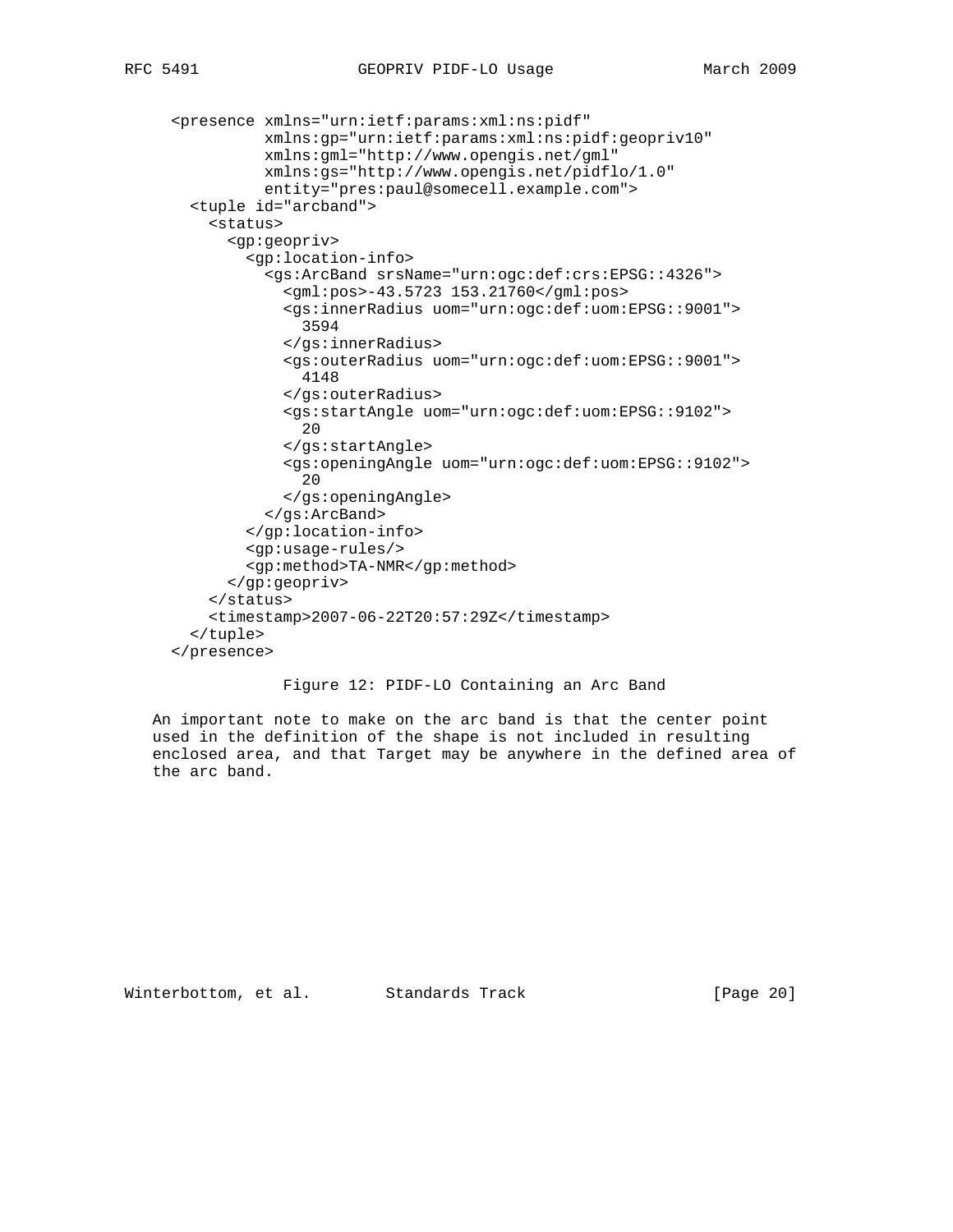# 5.2.6. Sphere

 The sphere is a volume that provides the same information as a circle in three dimensions. The sphere has to be specified using a three dimensional CRS. Figure 13 shows the sphere shape type, which is identical to the circle example, except for the addition of an altitude in the provided coordinates.

```
 <presence xmlns="urn:ietf:params:xml:ns:pidf"
           xmlns:gp="urn:ietf:params:xml:ns:pidf:geopriv10"
           xmlns:gml="http://www.opengis.net/gml"
           xmlns:gs="http://www.opengis.net/pidflo/1.0"
           entity="pres:sphere@example.com">
  <tuple id="sphere">
    <status>
      <gp:geopriv>
         <gp:location-info>
           <gs:Sphere srsName="urn:ogc:def:crs:EPSG::4979">
             <gml:pos>42.5463 -73.2512 26.3</gml:pos>
             <gs:radius uom="urn:ogc:def:uom:EPSG::9001">
               850.24
             </gs:radius>
           </gs:Sphere>
         </gp:location-info>
         <gp:usage-rules/>
         <gp:method>Device-Based_A-GPS</gp:method>
       </gp:geopriv>
    </status>
  </tuple>
 </presence>
```
#### Figure 13: PIDF-LO Containing a Sphere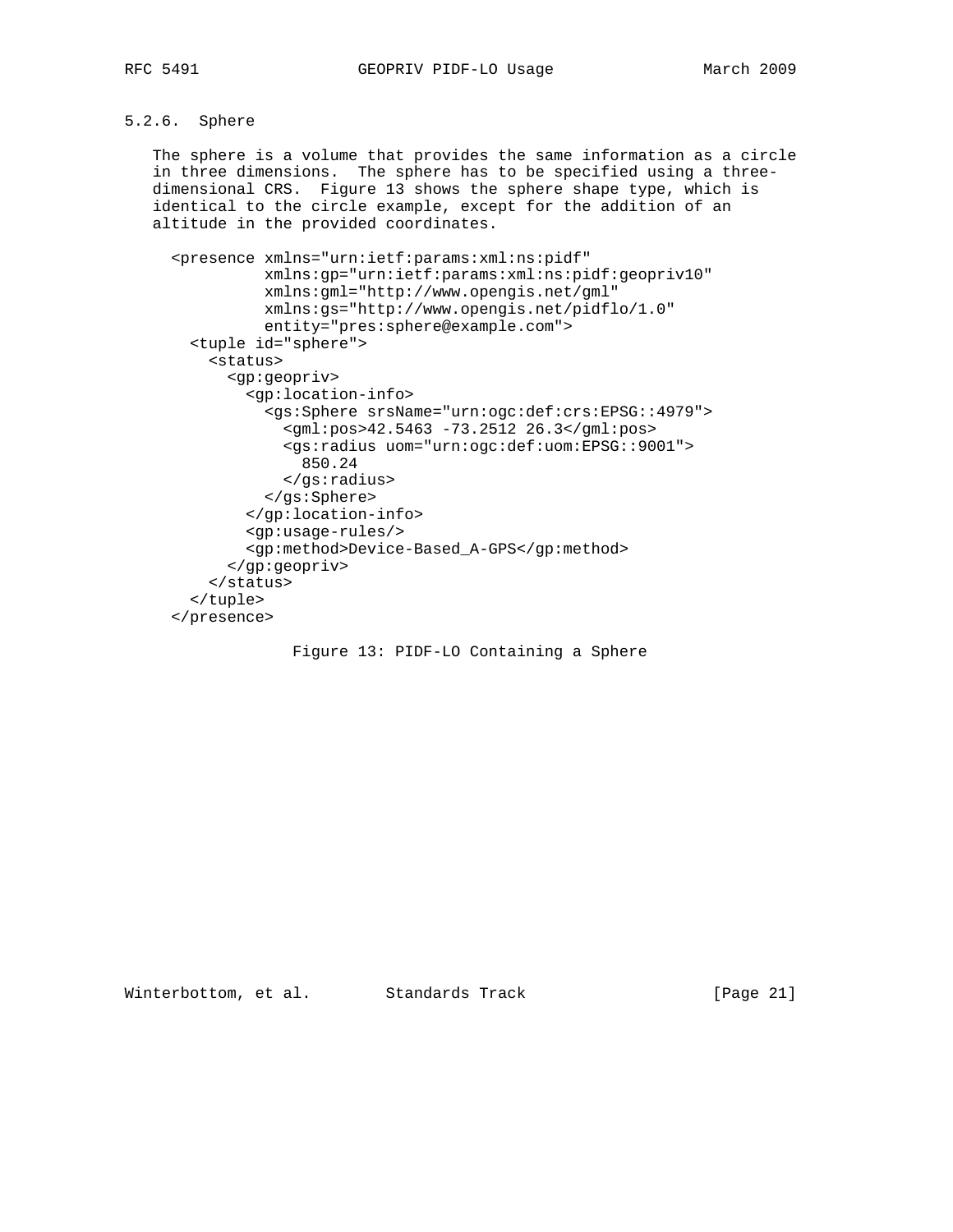## 5.2.7. Ellipsoid

 The ellipsoid is the volume most commonly produced by GPS systems. It is used extensively in navigation systems and wireless location networks. The ellipsoid is constructed around a central point specified in three dimensions, and three axes perpendicular to one another are extended outwards from this point. These axes are defined as the semi-major (M) axis, the semi-minor (m) axis, and the vertical (v) axis, respectively. An angle is used to express the orientation of the ellipsoid. The orientation angle is measured in degrees from north, and represents the direction of the semi-major axis from the center point.



Figure 14: Example of an Ellipsoid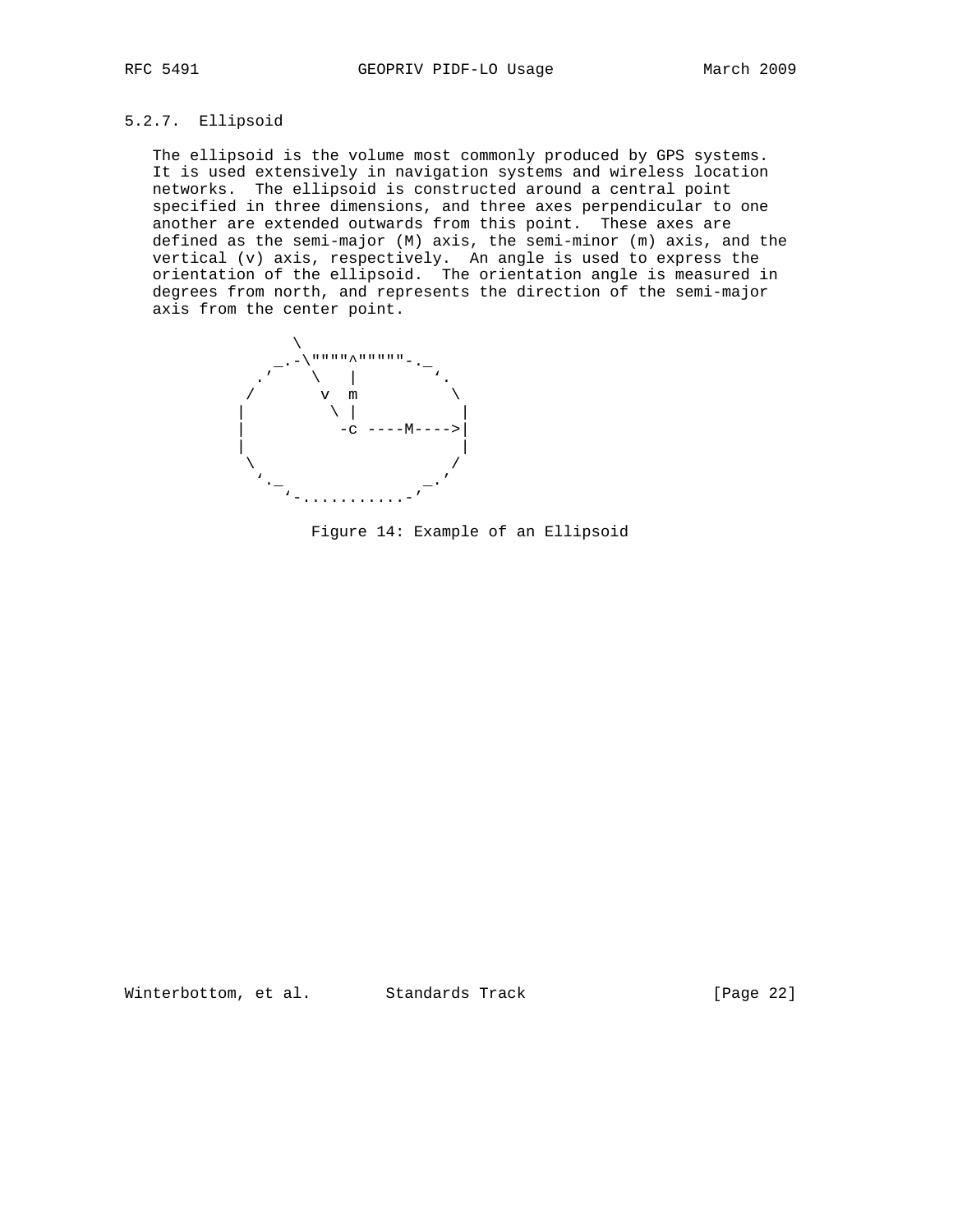```
 A PIDF-LO containing an ellipsoid appears as shown in Figure 15.
      <presence xmlns="urn:ietf:params:xml:ns:pidf"
                xmlns:gp="urn:ietf:params:xml:ns:pidf:geopriv10"
                xmlns:gml="http://www.opengis.net/gml"
                xmlns:gs="http://www.opengis.net/pidflo/1.0"
                entity="pres:somone@gpsreceiver.example.com">
        <tuple id="ellipsoid">
          <status>
            <gp:geopriv>
              <gp:location-info>
                <gs:Ellipsoid srsName="urn:ogc:def:crs:EPSG::4979">
                  <gml:pos>42.5463 -73.2512 26.3</gml:pos>
                  <gs:semiMajorAxis uom="urn:ogc:def:uom:EPSG::9001">
                    7.7156
                  </gs:semiMajorAxis>
                  <gs:semiMinorAxis uom="urn:ogc:def:uom:EPSG::9001">
                    3.31
                  </gs:semiMinorAxis>
                  <gs:verticalAxis uom="urn:ogc:def:uom:EPSG::9001">
                    28.7
                  </gs:verticalAxis>
                  <gs:orientation uom="urn:ogc:def:uom:EPSG::9102">
<u>90</u>
                  </gs:orientation>
                </gs:Ellipsoid>
              </gp:location-info>
              <gp:usage-rules/>
              <gp:method>Hybrid_A-GPS</gp:method>
            </gp:geopriv>
          </status>
          <timestamp>2007-06-22T20:57:29Z</timestamp>
        </tuple>
      </presence>
```

```
 Figure 15: PIDF-LO Containing an Ellipsoid
```
Winterbottom, et al. Standards Track [Page 23]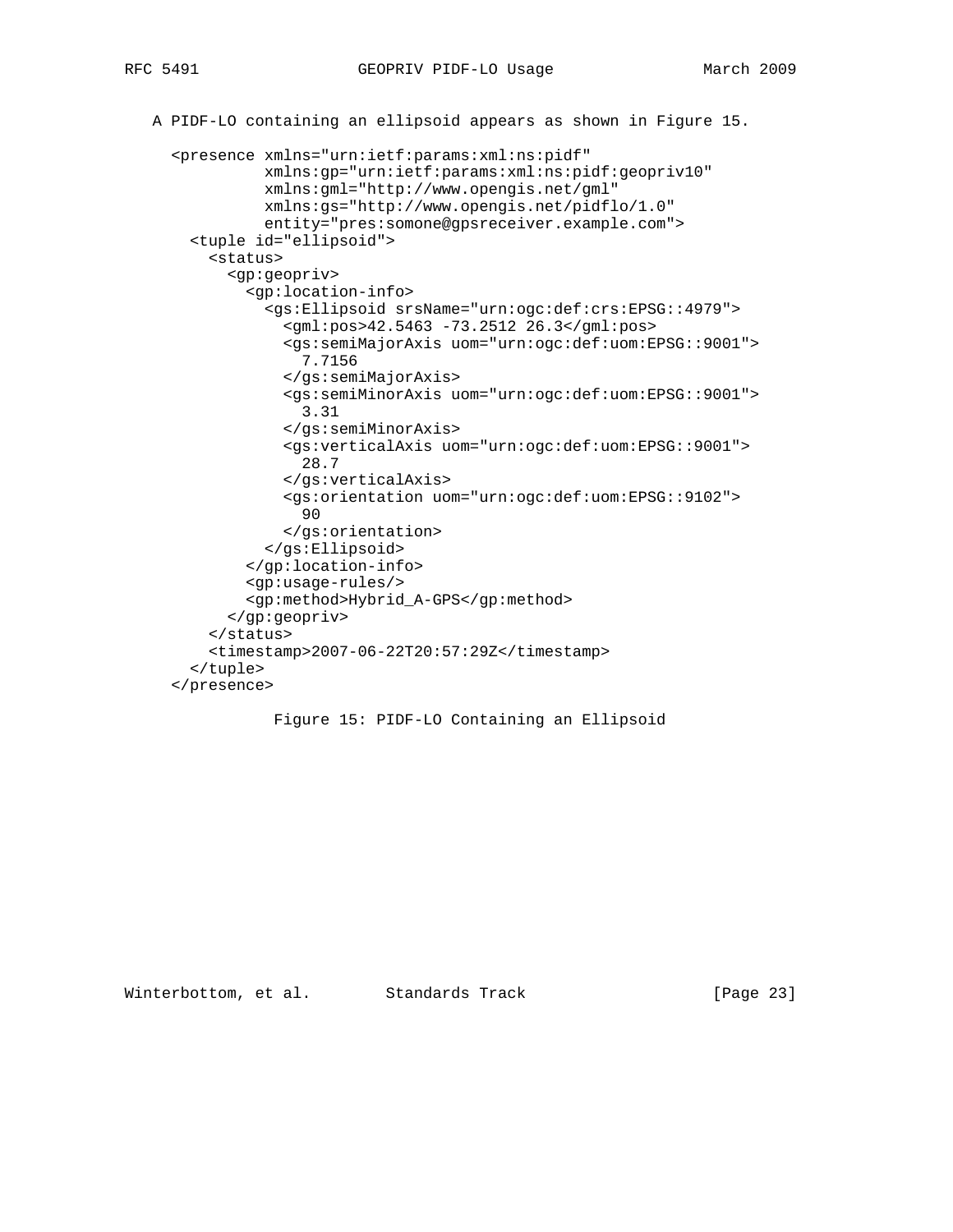# 5.2.8. Prism

 A prism may be used to represent a section of a building or range of floors of building. The prism extrudes a polygon by providing a height element. It consists of a base made up of coplanar points defined in 3 dimensions all at the same altitude. The prism is then an extrusion from this base to the value specified in the height element. The height of the Prism MUST be a positive value. The first and last points of the polygon have to be the same.

 For example, looking at the cube in Figure 16: if the prism is extruded from the bottom up, then the polygon forming the base of the prism is defined with the points A, B, C, D, A. The height of the prism is the distance between point A and point E in meters.

$$
\begin{array}{c|c|c} & G----F & & & \\ & / & & / & & \\ & / & & / & & \\ & H---+-E & & & \\ & & C---|--B & & \\ & & / & & / & \\ & / & & / & \\ & D----A & & & \\ \end{array}
$$

Figure 16: Example of a Prism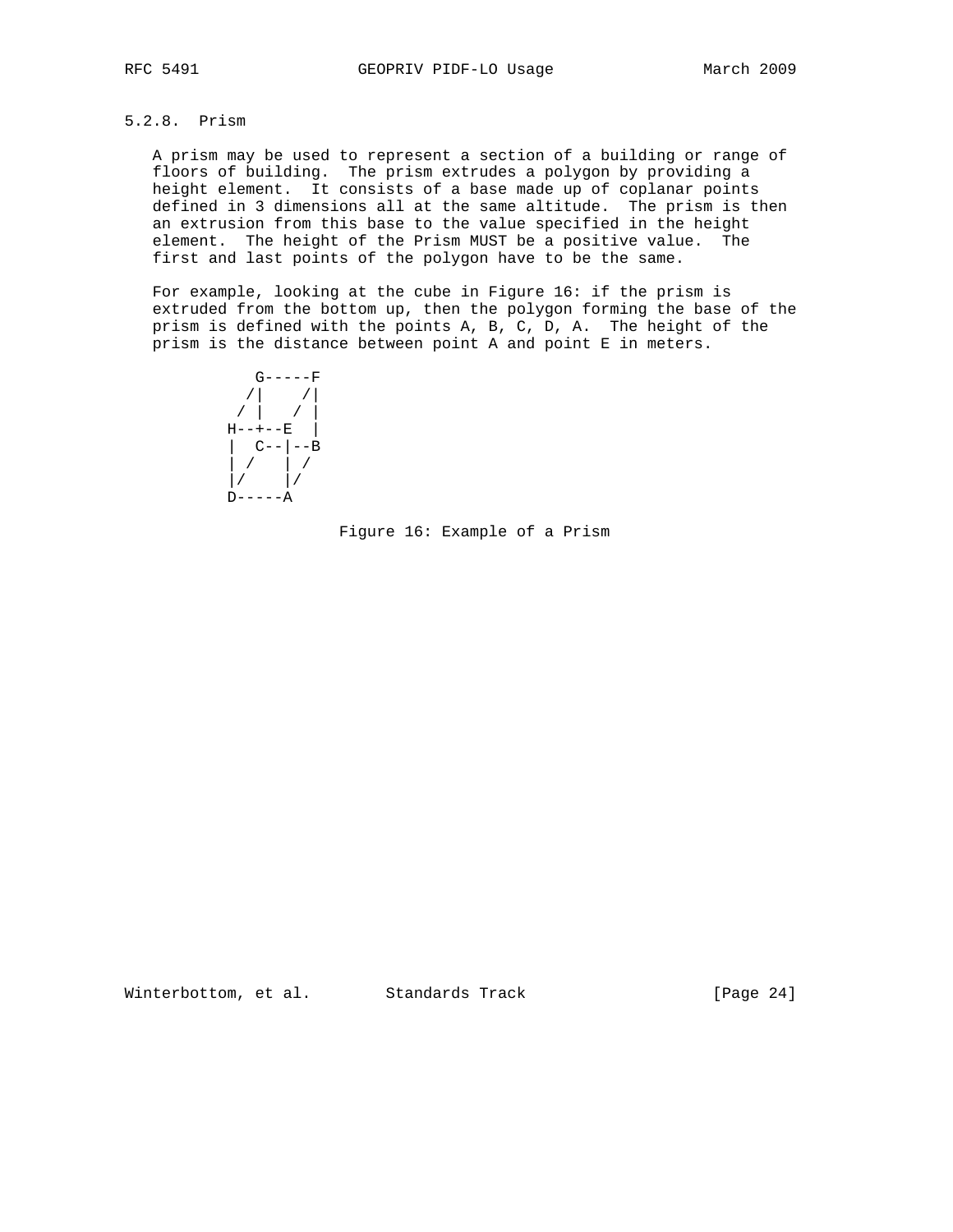```
 The resulting PIDF-LO is shown in Figure 17.
   <presence xmlns="urn:ietf:params:xml:ns:pidf"
             xmlns:gp="urn:ietf:params:xml:ns:pidf:geopriv10"
             xmlns:gml="http://www.opengis.net/gml"
             xmlns:gs="http://www.opengis.net/pidflo/1.0"
             entity="pres:mike@someprism.example.com">
     <tuple id="prism">
       <status>
         <gp:geopriv>
           <gp:location-info>
             <gs:Prism srsName="urn:ogc:def:crs:EPSG::4979">
               <gs:base>
                  <gml:Polygon>
                    <gml:exterior>
                      <gml:LinearRing>
                        <gml:posList>
                          42.556844 -73.248157 36.6 <!--A-->
                          42.656844 -73.248157 36.6 <!--B-->
                          42.656844 -73.348157 36.6 <!--C-->
                          42.556844 -73.348157 36.6 <!--D-->
                         42.556844 -73.248157 36.6 < \leftarrow</math> </gml:posList>
                      </gml:LinearRing>
                    </gml:exterior>
                  </gml:Polygon>
                </gs:base>
                <gs:height uom="urn:ogc:def:uom:EPSG::9001">
                  2.4
                </gs:height>
             </gs:Prism>
           </gp:location-info>
           <gp:usage-rules/>
           <gp:method>Wiremap</gp:method>
         </gp:geopriv>
       </status>
       <timestamp>2007-06-22T20:57:29Z</timestamp>
     </tuple>
   </presence>
```
Figure 17: PIDF-LO Containing a Prism

```
Winterbottom, et al. Standards Track [Page 25]
```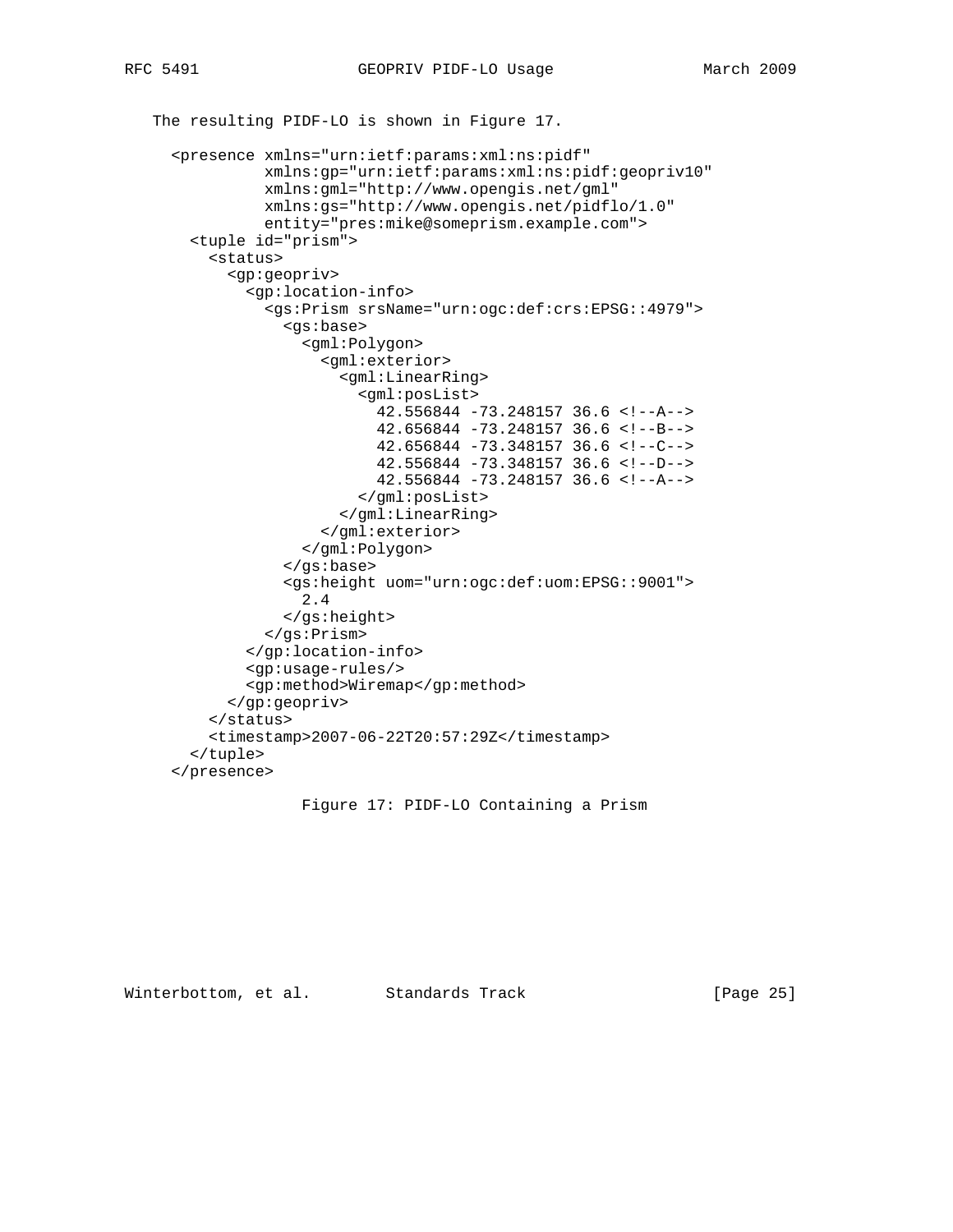# 6. Security Considerations

 The primary security considerations relate to how location information is conveyed and used, which are outside the scope of this document. This document is intended to serve only as a set of guidelines as to which elements MUST or SHOULD be implemented by systems wishing to perform location dependent routing. The ramification of such recommendations is that they extend to devices and clients that wish to make use of such services.

#### 7. Acknowledgments

 The authors would like to thank the GEOPRIV working group for their discussions in the context of PIDF-LO, in particular Carl Reed, Ron Lake, James Polk, Henning Schulzrinne, Jerome Grenier, Roger Marshall and Robert Sparks. Furthermore, we would like to thank Jon Peterson as the author of PIDF-LO and Nadine Abbott for her constructive comments in clarifying some aspects of the document.

 Thanks to Karen Navas for pointing out some omissions in the examples.

- 8. References
- 8.1. Normative References
	- [GeoShape] Thomson, M. and C. Reed, "GML 3.1.1 PIDF-LO Shape Application Schema for use by the Internet Engineering Task Force (IETF)", Candidate OpenGIS Implementation Specification 06-142r1, Version: 1.0, April 2007.
	- [OGC-GML3.1.1]

 Portele, C., Cox, S., Daisy, P., Lake, R., and A. Whiteside, "Geography Markup Language (GML) 3.1.1", OGC 03-105r1, July 2003.

- [RFC2119] Bradner, S., "Key words for use in RFCs to Indicate Requirement Levels", BCP 14, RFC 2119, March 1997.
- [RFC4119] Peterson, J., "A Presence-based GEOPRIV Location Object Format", RFC 4119, December 2005.
- [RFC4479] Rosenberg, J., "A Data Model for Presence", RFC 4479, July 2006.
- [RFC5139] Thomson, M. and J. Winterbottom, "Revised Civic Location Format for Presence Information Data Format Location Object (PIDF-LO)", RFC 5139, February 2008.

Winterbottom, et al. Standards Track [Page 26]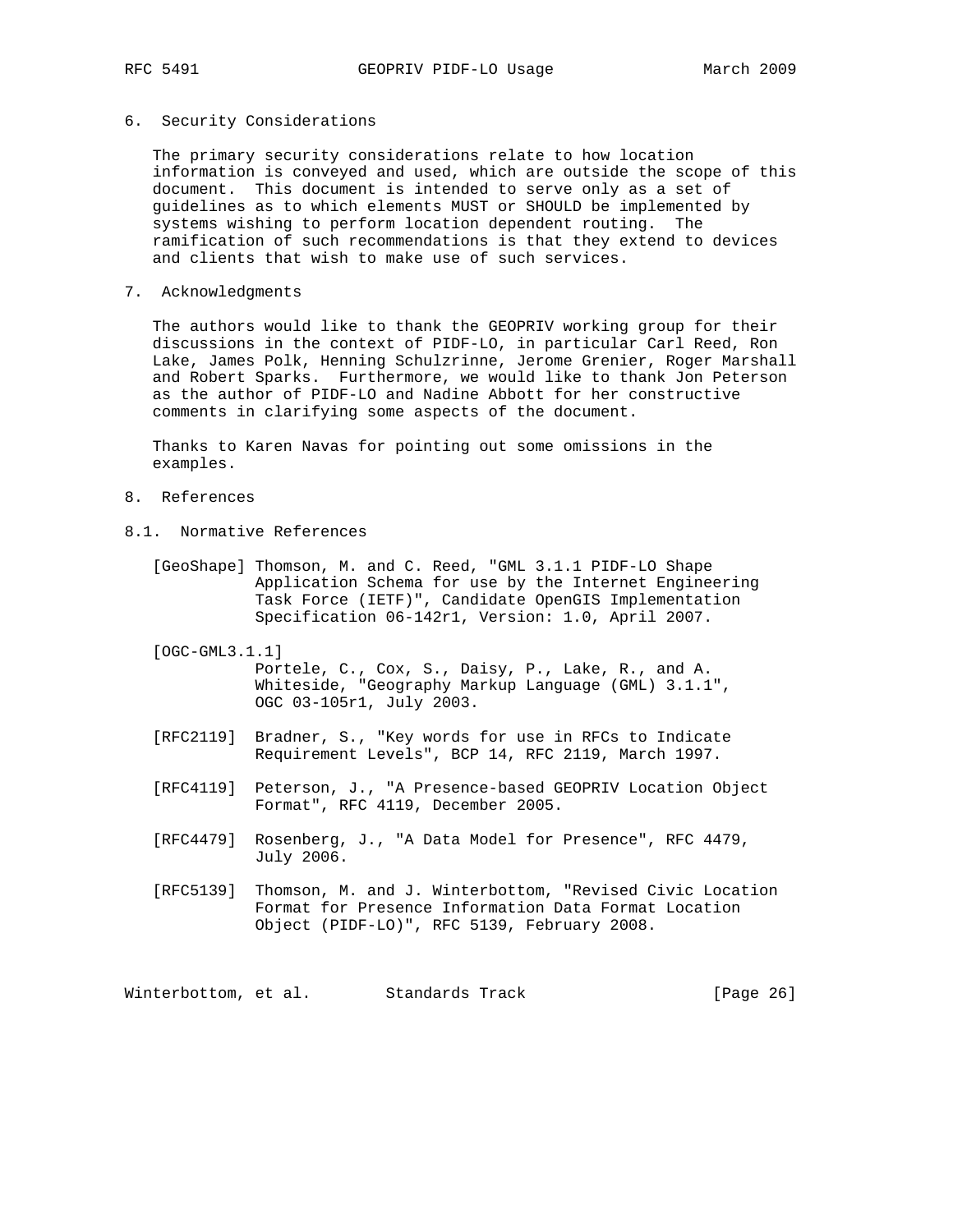[W3C.REC-xmlschema-2-20041028]

 Biron, P. and A. Malhotra, "XML Schema Part 2: Datatypes Second Edition", World Wide Web Consortium Recommendation REC-xmlschema-2-20041028, October 2004, <http://www.w3.org/TR/2004/REC-xmlschema-2-20041028>.

# 8.2. Informative References

[3GPP.23.032]

 3rd Generation Partnership Project, "Universal Geographical Area Description (GAD)", 3GPP TS 23.032 V6.0.0, January 2005, <http://www.3gpp.org/ftp/Specs/html-info/23032.htm>.

- [CRS-URN] Whiteside, A., "GML 3.1.1 Common CRSs Profile", OGC 03- 105r1, November 2005.
- [RFC3693] Cuellar, J., Morris, J., Mulligan, D., Peterson, J., and J. Polk, "Geopriv Requirements", RFC 3693, February 2004.
- [RFC4776] Schulzrinne, H., "Dynamic Host Configuration Protocol (DHCPv4 and DHCPv6) Option for Civic Addresses Configuration Information", RFC 4776, November 2006.
- [WGS84] US National Imagery and Mapping Agency, "Department of Defense (DoD) World Geodetic System 1984 (WGS 84), Third Edition", NIMA TR8350.2, January 2000.